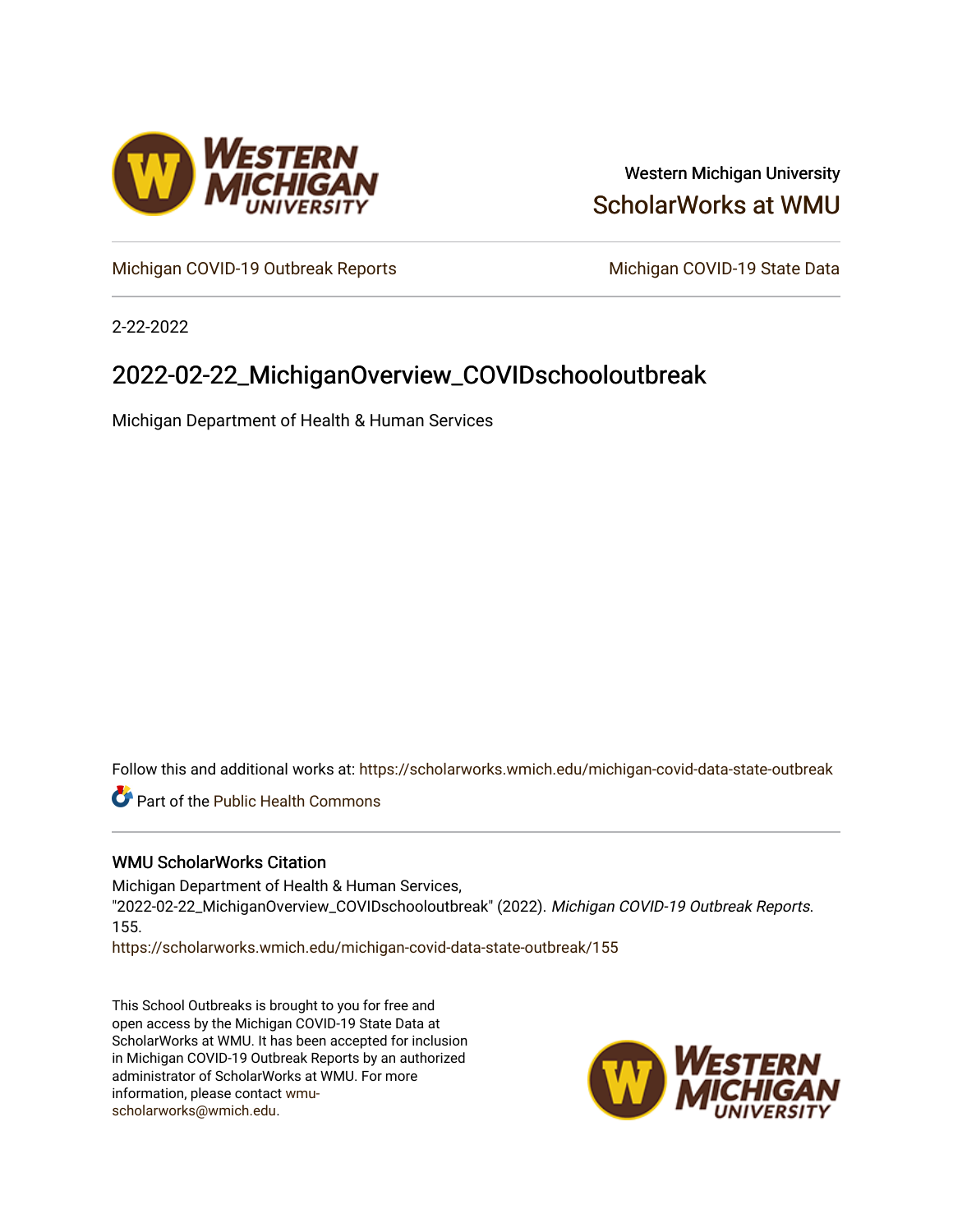# **School-Related Cluster and Outbreak Reporting**

The tables below provide information about COVID-19 clusters and outbreaks associated with K-12 educational institutions, as reported by local health departments each week to the Michigan Department of Health and Human Services (MDHHS).

In order to promote consistent reporting amongst states, MDHHS has adopted the updated national Council of State and Territorial Epidemiologists' (CSTE) **[Standardized COVID-19 K-12 School Surveillance Guidance for Classification of Clusters and Outbreaks](https://preparedness.cste.org/wp-content/uploads/2021/08/CSTE-Standardized-COVID-19-K-12-School-Surveillance-Guidance-for-Classification-of-Clusters-and-Outbreaks.pdf)**.

In accordance with these CSTE definitions:

- A K-12 school-associated COVID-19 **case** (confirmed or probable) is defined as a student, teacher, or staff member physically present in the school setting or participated in a school sanctioned extracurricular† activity within 14 days prior to illness onset (or a positive test result) **OR** within 10 days after illness onset (or a positive test result).
- A K-12 school-associated **cluster** is defined as an educational institution that has been found by their local health department to have multiple cases comprising at least 10% of students, teachers, or staff, within a specified core group **OR** at least three (3) cases within a specified core group meeting criteria for a probable or confirmed school-associated COVID-19 case with symptom onset or positive test result within 14 days of each other, **AND no likely known epidemiologic link to a case outside of the school setting**. COVID-19 cases who may have shared exposure on school grounds and are from different households are included. Case counts for school-related outbreaks include those associated with before and after school programs (e.g., school-sponsored sports, etc.).
- A K-12 school-associated **outbreak** is defined as an educational institution that has been found by their local health department to have multiple cases comprising at least 10% of students, teachers, or staff, within a specified core group **OR** at least three (3) cases within a specified core group meeting criteria for a probable or confirmed school-associated COVID-19 case with symptom onset or positive test result within 14 days of each other; who were not identified as close contacts of each other in another setting (i.e. household) outside of the school setting; **AND epidemiologically linked in the school setting or a school-sanctioned extracurricular activity**. COVID-19 cases who may have shared exposure on school grounds and are from different households are included. Case counts for school-related outbreaks include those associated with before and after school programs (e.g., school-sponsored sports, etc.).

A school-associated **outbreak** classification relies on confirming exposure linkages between cases, while a schoolassociated **cluster** classification accounts for cases where a definitive exposure linkage has not been established.

#### **General School Cluster/Outbreak Information**

The updated surveillance definitions will be applied going forward (as of 9/27/2021) and will not be applied retrospectively to historical data. K-12 school-associated clusters and outbreaks will be reported as a single aggregate number.

New clusters and outbreaks are those that were first identified during the current reporting week. Ongoing clusters and outbreaks are those that had already been identified in previous weeks but have had at least one new associated case reported to the local health department in the last 28 days. New and ongoing clusters or outbreaks are counted only once (i.e., a new cluster/outbreak is not also counted in the ongoing category). Clusters and outbreaks will be removed from the list when there are no new confirmed or probable COVID-19 cases identified after 28 days have passed since the last known school exposure from a case.

The previous CSTE definition had a lower outbreak threshold; requiring 2 or more COVID-19 cases associated with a school. The new cluster and outbreak definition thresholds may exclude some circumstances, which previously met the outbreak definition. In addition, the data may shift based on current COVID-19 activity in the county.

If your institution is listed, the local health department and school are investigating the cluster or outbreak and will contact you directly if you (or your minor/child) were possibly exposed to coronavirus on the school grounds. Please note that students or staff who were exposed to COVID-19 *outside* of school grounds AND are not thought to have spread the disease on the school grounds (due to quarantine, self-isolation, etc.) are *not* included in the tables below.

Many factors, including the lack of ability to conduct effective contact tracing in certain settings, may result in underreporting of clusters and outbreaks. This information does not provide a complete picture of school-related clusters and outbreaks in Michigan and the absence of identified clusters or outbreaks in an educational institution in no way provides evidence that, in fact, that school is not experiencing one.

Michigan schools are working hard to maintain a safe environment while also providing quality education. Should you have questions or concerns about this information, please contact your school or local health department.

**This page will be updated on Mondays by 3 p.m.**

**Reporting as of 2/22/2022**

New School Clusters and Outbreaks

| County  | <b>School Name</b>                 | <b>School Address</b> | City          | <b>School</b><br>grades                     | # of<br><b>Cases</b> | Staff,<br>Students,<br>or Both? | Date Added to<br>Website |
|---------|------------------------------------|-----------------------|---------------|---------------------------------------------|----------------------|---------------------------------|--------------------------|
| Clinton | Dewitt High School                 | 13601 Panther Dr      | <b>Dewitt</b> | High<br>school                              | 12                   | <b>Both</b>                     | 2/22/2022                |
| Clinton | <b>Schavey Road Elementary</b>     | 1721 Schavey Rd       | <b>Dewitt</b> | Pre-school<br>elementary                    | 36                   | <b>Both</b>                     | 2/22/2022                |
| Genesee | <b>Potter Elementary School</b>    | 2500 N Averil Ave     | <b>Flint</b>  | Pre-school<br>elementary                    | 4                    | <b>Students</b>                 | 2/22/2022                |
| Genesee | <b>Thompson Elementary School</b>  | 617 E Clark St        | Davison       | Pre-school<br> elementary                   | 3                    | <b>Staff</b>                    | 2/22/2022                |
| Ingham  | <b>Glencairn Elementary School</b> | 939 N Harrison Rd     | East Lansing  | Pre-school<br>$\blacksquare$<br> elementary | 6                    | <b>Students</b>                 | 2/22/2022                |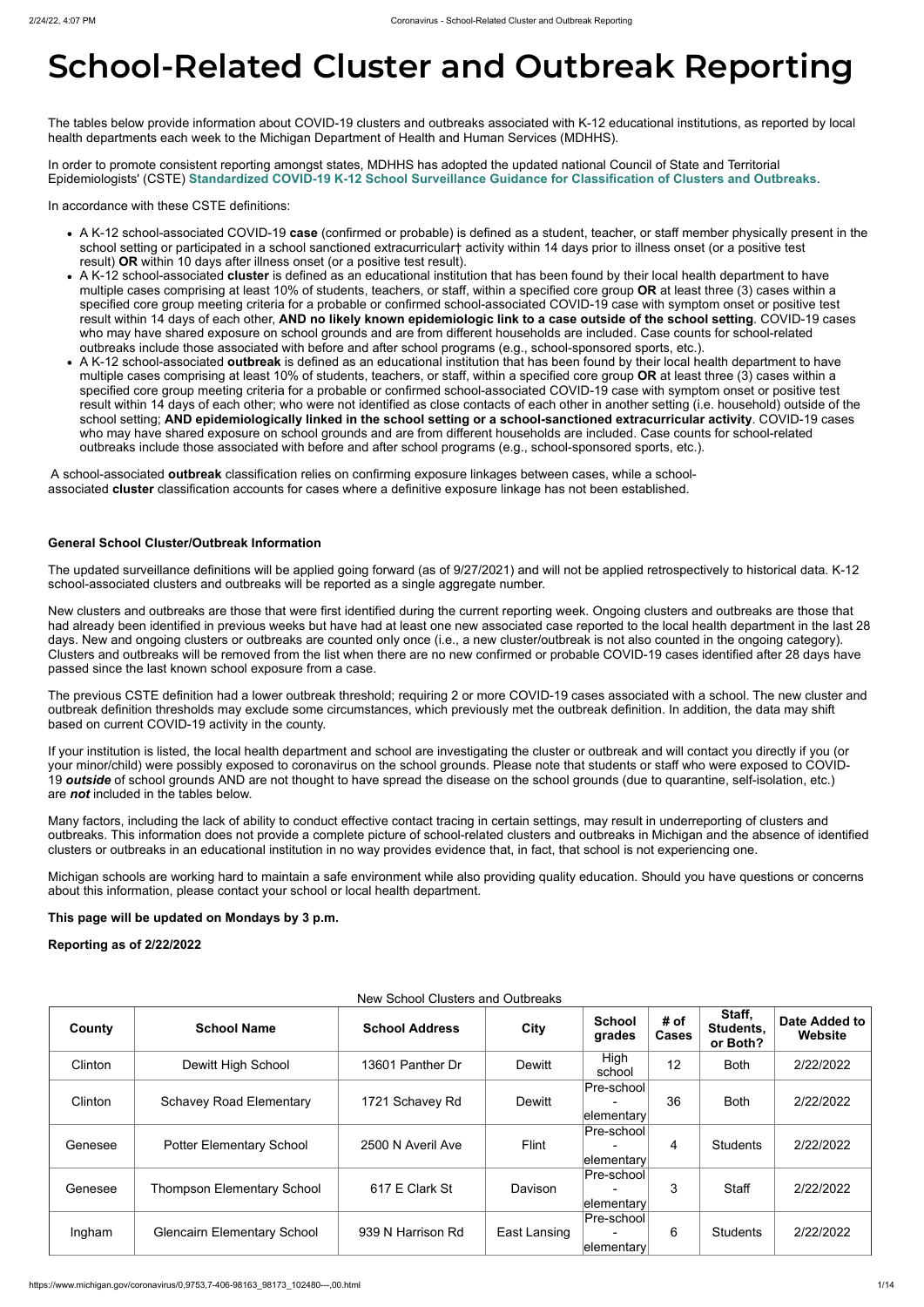https://www.michigan.gov/coronavirus/0,9753,7-406-98163\_98173\_102480---,00.html 2/14

| County    | <b>School Name</b>                             | <b>School Address</b>  | <b>City</b>         | <b>School</b><br>grades                                 | # of<br><b>Cases</b> | Staff,<br>Students,<br>or Both? | <b>Date Added to</b><br><b>Website</b> |
|-----------|------------------------------------------------|------------------------|---------------------|---------------------------------------------------------|----------------------|---------------------------------|----------------------------------------|
| Ionia     | Lakewood Elementary                            | 812 Washington Blvd    | Lake Odessa         | Pre-school<br>elementary                                | 3                    | <b>Staff</b>                    | 2/22/2022                              |
| losco     | <b>Richardson Elementary</b>                   | 3630 E River Rd        | Oscoda              | Pre-school<br>elementary                                | 3                    | <b>Students</b>                 | 2/22/2022                              |
| losco     | <b>Richardson Elementary</b>                   | 3630 E River Rd        | Oscoda              | Pre-school<br>elementary                                | 3                    | <b>Students</b>                 | 2/22/2022                              |
| Jackson   | <b>Columbia Central Hs</b>                     | 11775 Hewitt Rd        | Brooklyn            | High<br>school                                          | 16                   | <b>Students</b>                 | 2/22/2022                              |
| Jackson   | <b>Columbia Elementary</b>                     | 320 School St          | <b>Brooklyn</b>     | Pre-school<br>elementary                                | 5                    | <b>Both</b>                     | 2/22/2022                              |
| Jackson   | George Long Elementary                         | 829 S Union St         | <b>Grass Lake</b>   | Pre-school<br>elementary                                | 38                   | <b>Both</b>                     | 2/22/2022                              |
| Jackson   | <b>Springport Middle School</b>                | 300 W Main St          | Springport          | Junior<br>$\left  \text{high/middle} \right $<br>school | 13                   | <b>Both</b>                     | 2/22/2022                              |
| Jackson   | <b>Warner Elementary</b>                       | 118 Star Rd            | <b>Spring Arbor</b> | Pre-school<br>elementary                                | $\overline{7}$       | <b>Students</b>                 | 2/22/2022                              |
| Kalamazoo | Kps-El Sol Elem                                | 604 W Vine             | Kalamazoo           | Pre-school<br>elementary                                | 3                    | <b>Students</b>                 | 2/22/2022                              |
| Kalamazoo | <b>Portage Central Hs</b>                      | 8135 S Westnedge Ave   | Portage             | High<br>school                                          | 3                    | <b>Students</b>                 | 2/22/2022                              |
| Lenawee   | <b>Tecumseh Acres Early Learning</b><br>Center | 600 Adrian St          | Tecumseh            | Pre-school<br>elementary                                | 6                    | <b>Students</b>                 | 2/22/2022                              |
| Macomb    | Lakeview High School                           | 21100 E Eleven Mile Rd | St. Clair Shores    | High<br>School                                          | 4                    | <b>Students</b>                 | 2/22/2022                              |
| Montcalm  | <b>Central Montcalm Upper</b><br>Elementary    | 1488 S Sheridan Rd SW  | Stanton             | Pre-school<br>elementary                                | 3                    | <b>Students</b>                 | 2/22/2022                              |
| Tuscola   | Caro Alternative High School                   | 217 N. State St        | Caro                | High<br>school                                          | 6                    | <b>Students</b>                 | 2/22/2022                              |
| Tuscola   | Mayville High School                           | 6250 Fulton St         | Mayville            | High<br>school                                          | 4                    | <b>Students</b>                 | 2/22/2022                              |
| Washtenaw | <b>Beacon Elementary</b>                       | 7480 Dan Hoey          | Dexter              | Pre-school<br>elementary                                | 7                    | <b>Both</b>                     | 2/22/2022                              |
| Washtenaw | <b>Harvest Elementary</b>                      | 1155 Campus Pkwy       | Saline              | Pre-school<br>elementary                                | 6                    | <b>Students</b>                 | 2/22/2022                              |
| Washtenaw | Pioneer High School                            | 601 W Stadium Blvd     | Ann Arbor           | High<br>school                                          | 4                    | <b>Students</b>                 | 2/22/2022                              |
| Washtenaw | South Meadows Elementary                       | 335 Pierce St          | Chelsea             | Pre-school<br>elementary                                | 3                    | <b>Students</b>                 | 2/22/2022                              |

|  | <b>Ongoing School Clusters and Outbreaks</b> |  |  |
|--|----------------------------------------------|--|--|
|  |                                              |  |  |

| County | <b>School Name</b>                        | <b>School Address</b> | <b>City</b>     | <b>School</b><br>grades         | Cumulative # of<br><b>Cases</b> | Staff,<br>Students, or<br>Both? | Date Added to<br>Website |
|--------|-------------------------------------------|-----------------------|-----------------|---------------------------------|---------------------------------|---------------------------------|--------------------------|
| Alpena | Alpena High<br>School                     | 3303 S 3rd Ave        | Alpena          | High school                     | 28                              | <b>Both</b>                     | 2/14/2022                |
| Barry  | Central<br>Elementary                     | 509 S Broadway St     | <b>Hastings</b> | Pre-school -<br>elementary      | 5                               | <b>Both</b>                     | 1/31/2022                |
| Barry  | Central<br>Elementary                     | 509 S Broadway St     | <b>Hastings</b> | Pre-school -<br>elementary      | $\overline{4}$                  | <b>Students</b>                 | 1/31/2022                |
| Barry  | <b>Hastings</b><br>Middle School          | 232 W Grand St        | <b>Hastings</b> | Junior<br>high/middle<br>school | $\overline{7}$                  | <b>Students</b>                 | 2/7/2022                 |
| Bay    | <b>All Saints</b>                         | 217 S Monroe          | <b>Bay City</b> | Pre-school -<br>elementary      | 14                              | <b>Both</b>                     | 1/31/2022                |
| Bay    | Auburn Area<br>Catholic                   | 114 W Midland Rd      | Auburn          | Pre-school -<br>elementary      | 8                               | <b>Both</b>                     | 1/31/2022                |
| Bay    | Auburn<br>Elementary                      | 301 E Midland Rd      | Auburn          | Pre-school -<br>elementary      | 15                              | <b>Both</b>                     | 1/31/2022                |
| Bay    | Bangor<br>Central<br>Elementary           | 208 State Park Dr     | <b>Bay City</b> | Pre-school -<br>elementary      | 24                              | <b>Both</b>                     | 1/31/2022                |
| Bay    | Bangor<br>Lincoln<br>Elementary<br>School | 2771 N Euclid Ave     | <b>Bay City</b> | Pre-school -<br>elementary      | 30                              | <b>Both</b>                     | 1/31/2022                |
| Bay    | Bangor N<br>Preschool                     | 504 Revilo Dr         | Bay City        | Pre-school -<br>elementary      | 5                               | <b>Both</b>                     | 2/7/2022                 |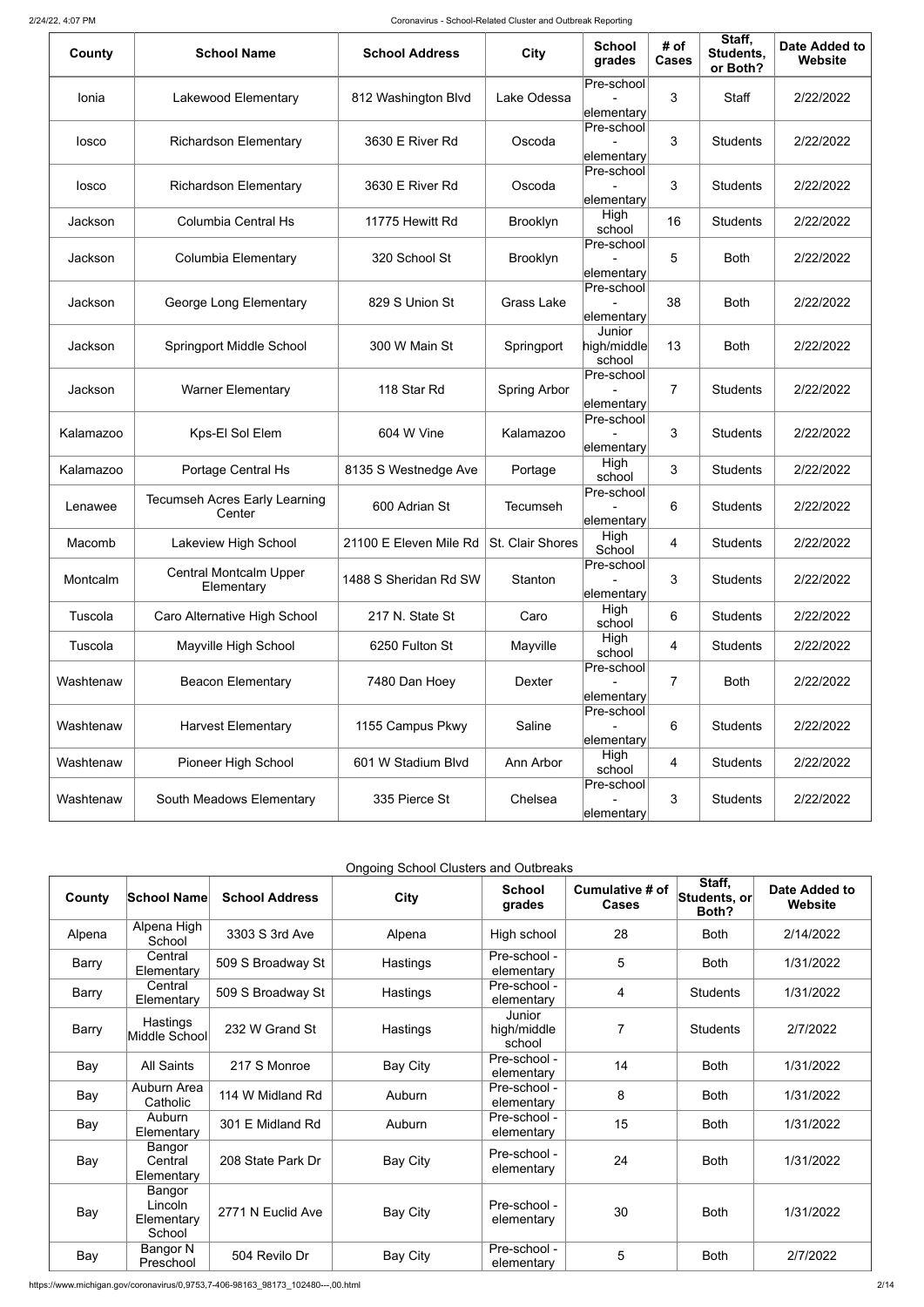| County         | <b>School Name</b>                                      | <b>School Address</b>            | <b>City</b>       | <b>School</b><br>grades         | Cumulative # of<br><b>Cases</b> | Staff,<br>Students, or<br>Both? | <b>Date Added to</b><br>Website |
|----------------|---------------------------------------------------------|----------------------------------|-------------------|---------------------------------|---------------------------------|---------------------------------|---------------------------------|
| Bay            | Bangor W<br>Elementary<br>School                        | 3175 Wilder Rd                   | <b>Bay City</b>   | Pre-school -<br>elementary      | 22                              | <b>Both</b>                     | 1/31/2022                       |
| Bay            | <b>Bay City</b><br>Academy                              | 301 N Farragut St                | <b>Bay City</b>   | Pre-school -<br>elementary      | 25                              | <b>Both</b>                     | 1/31/2022                       |
| Bay            | <b>Bay City</b><br><b>Central High</b><br>School        | 1624 Columbus Ave                | <b>Bay City</b>   | High school                     | 83                              | <b>Both</b>                     | 1/31/2022                       |
| Bay            | <b>Bethel</b><br>Lutheran<br>School                     | 749 N Pine Rd                    | <b>Bay City</b>   | Pre-school -<br>elementary      | 13                              | <b>Both</b>                     | 1/31/2022                       |
| Bay            | <b>Bush</b><br>Elementary                               | 800 Nebobish Ave                 | <b>Essexville</b> | Pre-school -<br>elementary      | 28                              | <b>Both</b>                     | 1/31/2022                       |
| Bay            | Christa<br>Mcauliffe<br>Middle School                   | 3281 Kiesel Rd                   | <b>Bay City</b>   | Junior<br>high/middle<br>school | 66                              | <b>Both</b>                     | 1/31/2022                       |
| Bay            | Cramer<br>Middle School                                 | 313 Pine St                      | <b>Essexville</b> | Junior<br>high/middle<br>school | 35                              | <b>Both</b>                     | 1/31/2022                       |
| Bay            | Garber High<br>School                                   | 213 Pine St                      | <b>Essexville</b> | High school                     | 58                              | <b>Students</b>                 | 1/31/2022                       |
| Bay            | Hampton<br>Elementary                                   | 1908 W Youngs Ditch<br>Rd        | <b>Bay City</b>   | Pre-school -<br>elementary      | 25                              | <b>Both</b>                     | 2/7/2022                        |
| Bay            | <b>Handy Middle</b><br>School                           | 601 Blend St                     | <b>Bay City</b>   | Junior<br>high/middle<br>school | 52                              | <b>Students</b>                 | 1/31/2022                       |
| Bay            | John Glenn<br><b>High School</b>                        | 3201 Kiesel Rd                   | <b>Bay City</b>   | High school                     | 59                              | <b>Students</b>                 | 1/31/2022                       |
| Bay            | Kolb<br>Elementary                                      | 305 W Crump St                   | <b>Bay City</b>   | Pre-school -<br>elementary      | 32                              | <b>Students</b>                 | 1/31/2022                       |
| Bay            | $\overline{\overline{\mathsf{L}}}$ insday<br>Elementary | 607 Lasalle St                   | <b>Bay City</b>   | Pre-school -<br>elementary      | 3                               | <b>Students</b>                 | 2/7/2022                        |
| Bay            | Linwood<br>Elementary                                   | 517 W Center Rd                  | Linwood           | Pre-school -<br>elementary      | 8                               | <b>Both</b>                     | 1/31/2022                       |
| Bay            | Macgregor<br>Elementary                                 | 1012 Fremont Ave                 | <b>Bay City</b>   | Pre-school -<br>elementary      | 32                              | <b>Students</b>                 | 1/31/2022                       |
| Bay            | Mackensen<br>Elementary                                 | 5535 Dennis Dr                   | <b>Bay City</b>   | Pre-school -<br>elementary      | 18                              | <b>Both</b>                     | 1/31/2022                       |
| Bay            | <b>Mcalear</b><br>Sawden<br>Elementary                  | 2300 Midland Rd                  | <b>Bay City</b>   | Pre-school -<br>elementary      | 20                              | <b>Both</b>                     | 1/31/2022                       |
| Bay            | Pinconning<br>Central High<br>School                    | 605 W Fifth St                   | Pinconning        | Pre-school -<br>elementary      | 18                              | <b>Both</b>                     | 2/7/2022                        |
| Bay            | Pinconning<br><b>Middle And</b><br><b>High School</b>   | 605 W Fifth St                   | Pinconning        | Junior<br>high/middle<br>school | 14                              | <b>Both</b>                     | 2/7/2022                        |
| Bay            | Trinity<br>Lutheran<br>School -<br><b>Broadway</b>      | 2515 Broadway St                 | <b>Bay City</b>   | Pre-school -<br>elementary      | 27                              | <b>Both</b>                     | 1/31/2022                       |
| Bay            | Verellen<br>Elementary                                  | 612 W Borton Rd                  | Essexville        | Pre-school -<br>elementary      | 26                              | <b>Both</b>                     | 1/31/2022                       |
| Bay            | Washington<br>Elementary                                | 1821 Mckinley St                 | <b>Bay City</b>   | Pre-school -<br>elementary      | 21                              | <b>Students</b>                 | 1/31/2022                       |
| Bay            | Wern High<br>School                                     | 500 W Midland Rd                 | <b>Bay City</b>   | High school                     | 46                              | <b>Both</b>                     | 1/31/2022                       |
| Bay            | Wern Middle<br>School                                   | 500 W Midland Rd                 | <b>Bay City</b>   | Junior<br>high/middle<br>school | 28                              | <b>Both</b>                     | 1/31/2022                       |
| Benzie         | <b>Benzie</b><br>Central High<br>School                 | 9222 Homestead Rd                | Benzonia          | High school                     | 10                              | <b>Students</b>                 | 1/24/2022                       |
| <b>Benzie</b>  | <b>Benzie</b><br>School                                 | Central High   9222 Homestead Rd | Benzonia          | High school                     | 10 <sup>°</sup>                 | <b>Students</b>                 | 1/24/2022                       |
| <b>Benzie</b>  | <b>Benzie</b><br><b>Central High</b><br>School          | 9222 Homestead Rd                | Benzonia          | High school                     | 5                               | <b>Students</b>                 | 1/24/2022                       |
| Benzie         | Benzie<br><b>Central High</b><br>School                 | 9222 Homestead Rd                | Benzonia          | High school                     | $\overline{2}$                  | <b>Students</b>                 | 1/24/2022                       |
| <b>Benzie</b>  | <b>Betsie Valley</b><br>Elementary                      | 17936 Cadillac Hwy               | Thompsonville     | Pre-school -<br>elementary      | $\overline{7}$                  | <b>Students</b>                 | 2/7/2022                        |
| <b>Benzie</b>  | Benzie<br><b>Central High</b><br>School                 | 9222 Homestead Rd                | Benzonia          | High school                     | 4                               | <b>Students</b>                 | 2/7/2022                        |
| <b>Berrien</b> | Merritt<br>Elementary<br>School                         | 1620 Lasalle Ave                 | <b>Niles</b>      | Pre-school -<br>elementary      | 4                               | <b>Students</b>                 | 2/14/2022                       |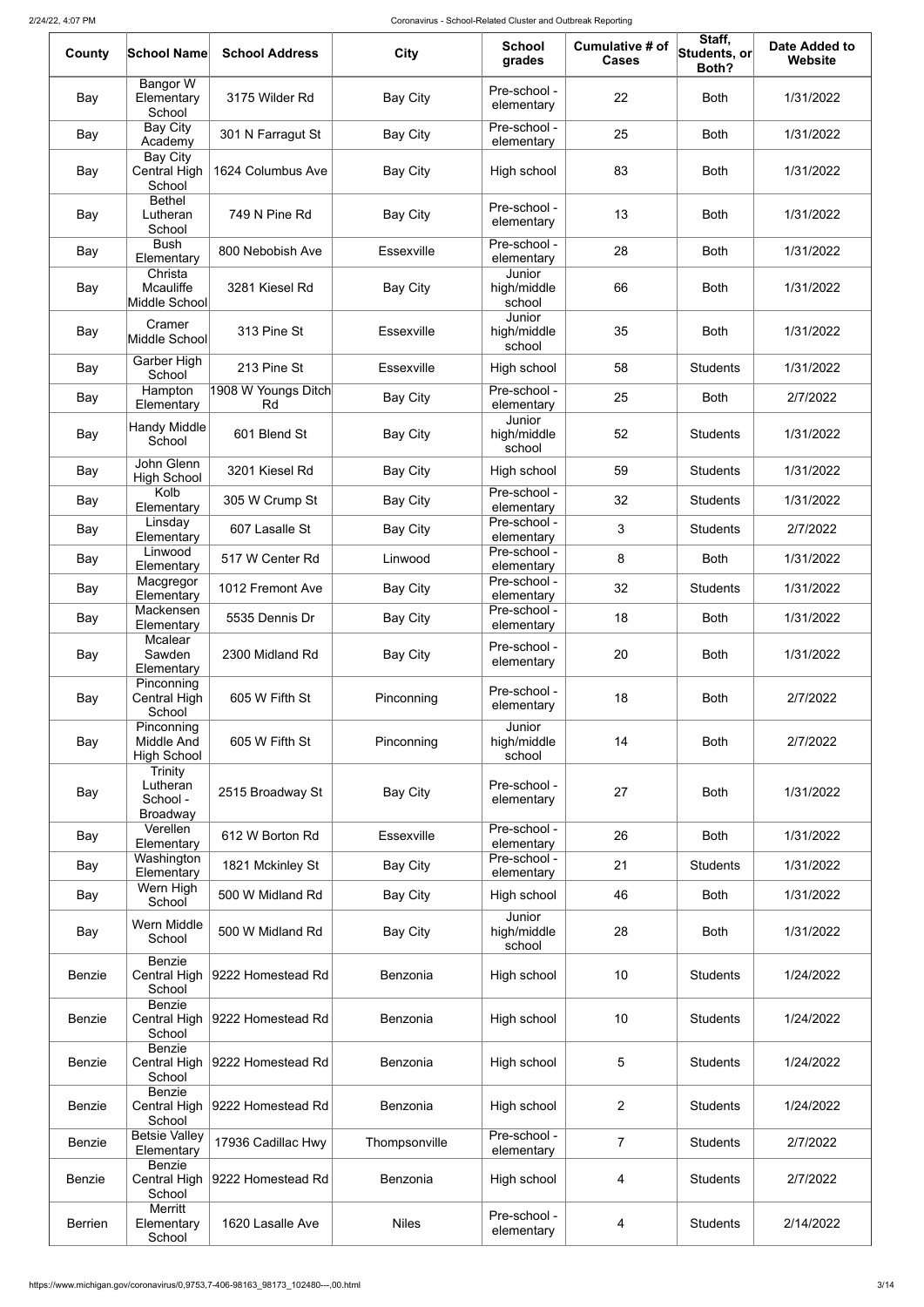| County              | School Name                                                                       | <b>School Address</b> | <b>City</b>            | <b>School</b><br>grades         | <b>Cumulative # of</b><br><b>Cases</b> | Staff,<br>Students, or<br>Both? | <b>Date Added to</b><br><b>Website</b> |
|---------------------|-----------------------------------------------------------------------------------|-----------------------|------------------------|---------------------------------|----------------------------------------|---------------------------------|----------------------------------------|
| <b>Branch</b>       | Legg Middle<br>School                                                             | 175 Green St          | Coldwater              | Junior<br>high/middle<br>school | 13                                     | both                            | 2/7/2022                               |
| <b>Branch</b>       | Max Larsen<br>Elementary                                                          | 25 Parkhurst Ave      | Coldwater              | Pre-school -<br>elementary      | $\overline{7}$                         | students                        | 2/7/2022                               |
| Calhoun             | Beadle Lake<br>Elementary                                                         | 8175 C Dr N           | <b>Battle Creek</b>    | Pre-school -<br>elementary      | 3                                      | <b>Students</b>                 | 2/14/2022                              |
| Calhoun             | Homer Middle<br>School                                                            | 403 S Hillsdale St    | Homer                  | Pre-school -<br>elementary      | 9                                      | <b>Students</b>                 | 2/14/2022                              |
| Calhoun             | Lamora Park<br>Elementary                                                         | 65 N Woodlawn Ave     | <b>Battle Creek</b>    | Pre-school -<br>elementary      | $\overline{7}$                         | <b>Students</b>                 | 2/14/2022                              |
| Calhoun             | Lillian<br>Fletcher<br>Elementary                                                 | 403 S Hillsdale St    | Homer                  | Pre-school -<br>elementary      | 3                                      | <b>Students</b>                 | 2/14/2022                              |
| Calhoun             | Marshall High<br>School                                                           | 701 N Marshall Ave    | Marshall               | High school                     | 12                                     | <b>Students</b>                 | 2/14/2022                              |
| Calhoun             | Sonoma<br>Elementary                                                              | 4640 B Dr S           | <b>Battle Creek</b>    | Pre-school -<br>elementary      | 4                                      | <b>Students</b>                 | 2/14/2022                              |
| Chippewa            | <b>Brimley Area</b><br><b>Schools</b>                                             | 7134 S M-221          | <b>Brimley</b>         | Junior<br>high/middle<br>school | 17                                     | <b>Both</b>                     | 1/10/2022                              |
| Chippewa            | Joseph K.<br>Lumsden<br><b>Bahweting</b><br>Anishnabe<br>Public School<br>Academy | 1301 Marquette Ave    | <b>Sault Ste Marie</b> | High school                     | 45                                     | <b>Both</b>                     | 9/27/2021                              |
| Chippewa            | Lincoln<br>Elementary<br>School                                                   | 810 E 5th Ave         | <b>Sault Ste Marie</b> | Pre-school -<br>elementary      | 8                                      | <b>Students</b>                 | 12/27/2021                             |
| Chippewa            | Rudyard Area<br><b>Schools</b>                                                    | 11185 W 2nd St        | Rudyard                | High school                     | 56                                     | <b>Both</b>                     | 10/25/2021                             |
| Chippewa            | Sault Area<br>Middle School                                                       | 684 Marquette Ave     | <b>Sault Ste Marie</b> | Junior<br>high/middle<br>school | 15                                     | <b>Both</b>                     | 10/4/2021                              |
| Chippewa            | Washington<br>Elementary                                                          | 1200 Ryan Ave         | <b>Sault Ste Marie</b> | Pre-school -<br>elementary      | 5                                      | <b>Students</b>                 | 2/7/2022                               |
| Clinton             | <b>Bath</b><br>Elementary                                                         | 13789 Webster Rd      | <b>Bath</b>            | Pre-school -<br>elementary      | 52                                     | <b>Both</b>                     | 1/24/2022                              |
| Clinton             | <b>Bath High</b><br>School                                                        | 6175 Clark Rd         | <b>Bath</b>            | High school                     | 62                                     | <b>Students</b>                 | 1/24/2022                              |
| Clinton             | Clinton<br>County RESA                                                            | 1013 Old Us 27        | St Johns               | High school                     | 14                                     | <b>Both</b>                     | 1/24/2022                              |
| Clinton             | Cole<br>Academy<br>East                                                           | 2921 Coleman Rd       | East Lansing           | Pre-school -<br>elementary      | 18                                     | <b>Both</b>                     | 1/18/2022                              |
| Clinton             | Eureka<br>Elementary<br>School                                                    | 7550 N Welling Rd     | St Johns               | Pre-school -<br>elementary      | 17                                     | <b>Both</b>                     | 1/18/2022                              |
| Clinton             | Gateway<br><b>North</b><br>Elementary                                             | 915 N Lansing St      | St Johns               | Pre-school -<br>elementary      | 17                                     | <b>Both</b>                     | 1/18/2022                              |
| Clinton             | Oakview<br>Elementary                                                             | 1400 S Clinton Ave    | St Johns               | Pre-school -<br>elementary      | 22                                     | <b>Both</b>                     | 1/24/2022                              |
| Clinton             | Ovid-Elsie<br>Middle School                                                       | 4041 N Hollister Rd   | Elsie                  | Junior<br>high/middle<br>school | 12                                     | <b>Both</b>                     | 2/14/2022                              |
| Clinton             | St Johns High<br>School                                                           | 501 W Sickels St      | St Johns               | High school                     | 85                                     | <b>Both</b>                     | 1/18/2022                              |
| Clinton             | St Johns<br>Middle School                                                         | 900 W Townsend        | St Johns               | Junior<br>high/middle<br>school | 53                                     | <b>Both</b>                     | 2/7/2022                               |
| Clinton             | St Joseph<br>Catholic<br>School                                                   | 201 E Cass St         | St Johns               | Pre-school -<br>elementary      | 21                                     | <b>Students</b>                 | 2/14/2022                              |
| Clinton             | St Mary'S<br>School                                                               | 209 N Westphalia St   | Westphalia             | High school                     | 19                                     | <b>Both</b>                     | 2/14/2022                              |
| Crawford            | Grayling<br>Elementary<br>School                                                  | 306 Plum St           | Grayling               | Pre-school -<br>elementary      | 80                                     | <b>Both</b>                     | 11/15/2021                             |
| Crawford            | Grayling High<br>School                                                           | 1135 N Old 27         | Grayling               | High school                     | 116                                    | <b>Both</b>                     | 10/4/2021                              |
| Crawford            | Grayling<br>Middle School                                                         | 500 Spruce St         | Grayling               | Junior<br>high/middle<br>school | 94                                     | <b>Both</b>                     | 11/8/2021                              |
| Delta               | <b>WC Cameron</b><br>Elementary                                                   | 803 29th St           | Gladstone              | Pre-school -<br>elementary      | 6                                      | <b>Both</b>                     | 12/20/2021                             |
| <b>Detroit City</b> | <b>Detroit</b><br>Waldorf<br>School                                               | 2555 Burns St         | <b>Detroit City</b>    | Pre-school -<br>elementary      | 13                                     | <b>Students</b>                 | 2/14/2022                              |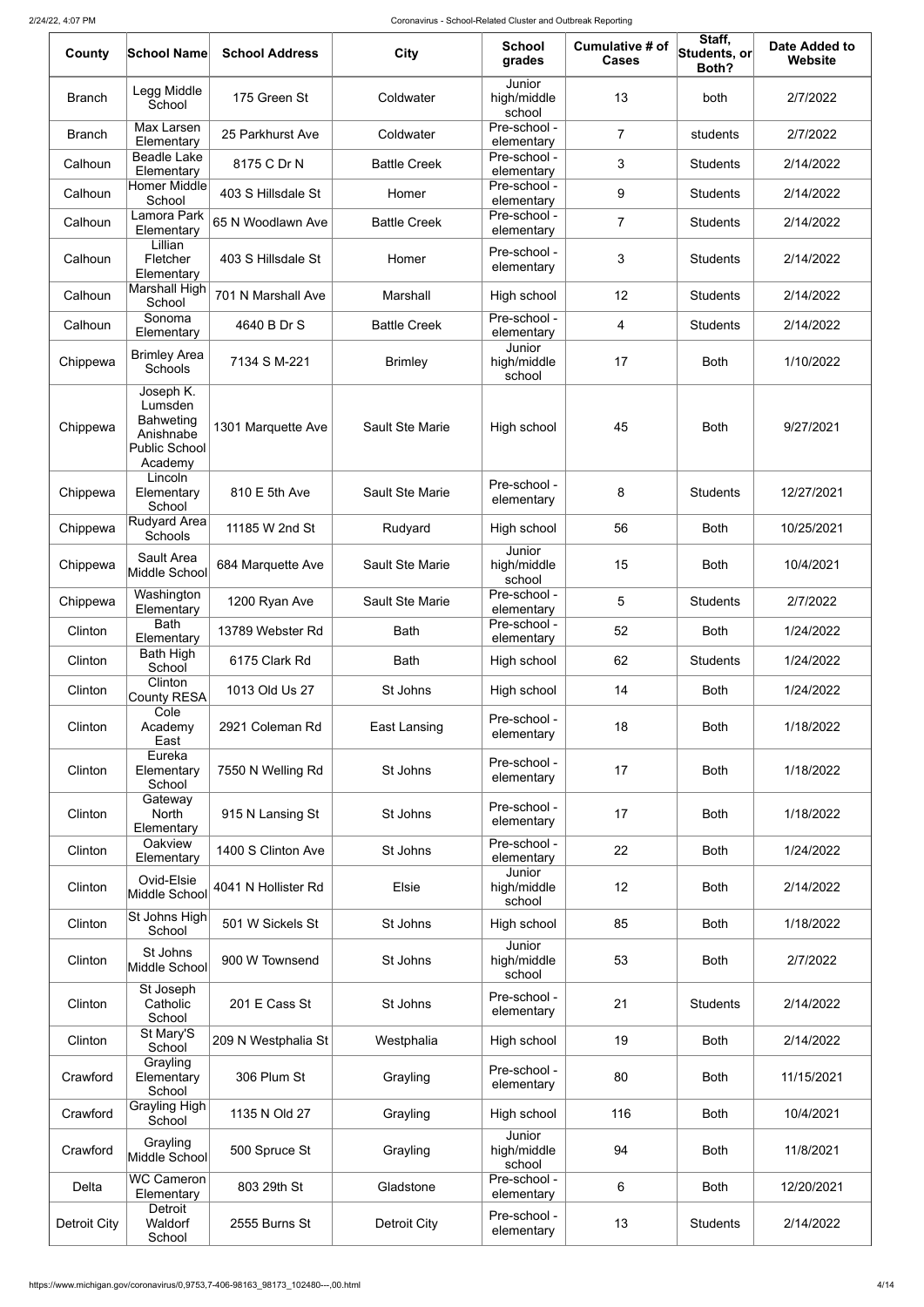| County              | <b>School Name</b>                            | <b>School Address</b>          | <b>City</b>         | <b>School</b><br>grades         | Cumulative # of<br><b>Cases</b> | Staff,<br>Students, or<br>Both? | <b>Date Added to</b><br><b>Website</b> |
|---------------------|-----------------------------------------------|--------------------------------|---------------------|---------------------------------|---------------------------------|---------------------------------|----------------------------------------|
| <b>Detroit City</b> | <b>Detroit</b><br>Waldorf<br>School           | 2555 Burns St                  | <b>Detroit City</b> | Pre-school -<br>elementary      | 13                              | <b>Both</b>                     | 2/7/2022                               |
| Detroit City        | <b>Universal</b><br>Academy                   | 4833 Ogden St                  | <b>Detroit City</b> | High school                     | 12                              | <b>Both</b>                     | 2/7/2022                               |
| <b>Dickinson</b>    | <b>Bishop</b><br>Baraga<br>Catholic<br>School | 406 W B St                     | Iron Mountain       | Pre-school -<br>elementary      | 7                               | <b>Both</b>                     | 1/31/2022                              |
| <b>Dickinson</b>    | <b>Holy Spirit</b><br>Catholic<br>School      | 201 Saginaw St                 | Norway              | Pre-school -<br>elementary      | 10                              | <b>Students</b>                 | 1/18/2022                              |
| <b>Dickinson</b>    | Iron Mountain<br><b>High School</b>           | 300 W B St                     | Iron Mountain       | High school                     | 3                               | <b>Both</b>                     | 1/24/2022                              |
| <b>Dickinson</b>    | Iron Mountain<br>Middle School                | 300 W B St                     | Iron Mountain       | Junior<br>high/middle<br>school | 15                              | <b>Students</b>                 | 1/24/2022                              |
| <b>Dickinson</b>    | Kingsford<br><b>High School</b>               | 431 Hamilton Ave               | Kingsford           | High school                     | 37                              | <b>Students</b>                 | 1/24/2022                              |
| <b>Dickinson</b>    | Kingsford<br>Middle School                    | 445 Hamilton Ave               | Kingsford           | Junior<br>high/middle<br>school | 38                              | <b>Students</b>                 | 1/24/2022                              |
| <b>Dickinson</b>    | <b>North</b><br>Elementary                    | 900 5th St                     | Iron Mountain       | Pre-school -<br>elementary      | $\overline{7}$                  | <b>Students</b>                 | 1/24/2022                              |
| <b>Dickinson</b>    | Norway<br>Elementary<br>School                | 300 Section St                 | Norway              | Pre-school -<br>elementary      | 23                              | <b>Students</b>                 | 1/24/2022                              |
| <b>Dickinson</b>    | Norway High<br>School                         | 300 Section St                 | Norway              | High school                     | 11                              | <b>Both</b>                     | 1/24/2022                              |
| Dickinson           | <b>Vulcan Middle</b><br>School                | 300 Section St                 | Norway              | Junior<br>high/middle<br>school | 19                              | <b>Students</b>                 | 1/24/2022                              |
| <b>Dickinson</b>    | Woodland<br>Elementary<br>School              | 2000 Pyle Drive                | Kingsford           | Pre-school -<br>elementary      | 28                              | <b>Both</b>                     | 1/24/2022                              |
| Eaton               | Beagle Middle<br>School                       | 600 W South St                 | <b>Grand Ledge</b>  | Junior<br>high/middle<br>school | 4                               | <b>Students</b>                 | 2/7/2022                               |
| Eaton               | Beagle Middle<br>School                       | 600 W South St                 | <b>Grand Ledge</b>  | Junior<br>high/middle<br>school | 17                              | <b>Both</b>                     | 2/7/2022                               |
| Eaton               | Charlotte High<br>School                      | 378 State St                   | Charlotte           | High school                     | 18                              | <b>Both</b>                     | 1/18/2022                              |
| Eaton               | <b>Eaton Rapids</b><br>Middle School          | 815 Greyhound Dr               | <b>Eaton Rapids</b> | Junior<br>high/middle<br>school | $9\,$                           | <b>Students</b>                 | 1/18/2022                              |
| Eaton               | Eaton Rapids<br>Middle School                 | 815 Greyhound Dr               | <b>Eaton Rapids</b> | Junior<br>high/middle<br>school | 3                               | <b>Students</b>                 | 1/31/2022                              |
| Eaton               | <b>Island City</b><br>Academy                 | 6421 S Clinton Trail           | <b>Eaton Rapids</b> | Pre-school -<br>elementary      | 36                              | <b>Both</b>                     | 1/18/2022                              |
| Eaton               | Our Savior<br>Lutheran<br>School              | 7910 W St Joseph<br><b>Hwy</b> | Lansing             | Pre-school -<br>elementary      | 5                               | <b>Students</b>                 | 2/14/2022                              |
| Eaton               | St Michael<br>Catholic<br>School              | 345 Edwards St                 | <b>Grand Ledge</b>  | Pre-school -<br>elementary      | 11                              | <b>Students</b>                 | 2/14/2022                              |
| Genesee             | Bendle Middle<br>School                       | 2294 E Bristol Rd              | <b>Burton</b>       | Junior<br>high/middle<br>school | 13                              | <b>Students</b>                 | 1/31/2022                              |
| Genesee             | <b>Dieck</b><br>Elementary<br>School          | 2239 S Van Vleet Rd            | Linden              | Pre-school -<br>elementary      | 3                               | <b>Students</b>                 | 2/14/2022                              |
| Genesee             | EAJ High<br>School                            | 8041 Neff Rd                   | <b>Mt Morris</b>    | High school                     | 3                               | <b>Students</b>                 | 2/7/2022                               |
| Genesee             | Hamady High<br>School                         | 3223 W Carpenter<br>Rd         | <b>Flint</b>        | High school                     | 4                               | <b>Students</b>                 | 2/7/2022                               |
| Genesee             | Hill-Mccloy<br><b>High School</b><br>Hyatt    | 301 Nanita Dr                  | Montrose            | High school                     | $\overline{7}$                  | <b>Students</b>                 | 2/7/2022                               |
| Genesee             | Elementary<br>School                          | 325 Stan Eaton Dr              | Linden              | Pre-school -<br>elementary      | 3                               | <b>Students</b>                 | 2/14/2022                              |
| Genesee             | Kearsley High<br>School                       | 4302 Underhill Dr              | Flint               | High school                     | 3                               | <b>Students</b>                 | 2/7/2022                               |
| Genesee             | Kearsley High<br>School                       | 4302 Underhill Dr              | <b>Flint</b>        | High school                     | 4                               | <b>Students</b>                 | 2/7/2022                               |
| Genesee             | Lake Fenton<br><b>High School</b>             | 4070 Lahring Rd                | Linden              | High school                     | 3                               | <b>Students</b>                 | 2/7/2022                               |
| Genesee             | Seymour<br>Elementary                         | 3088 N Seymour Rd              | Flushing            | Pre-school -<br>elementary      | 4                               | <b>Students</b>                 | 1/31/2022                              |
| Gratiot             | Alma High<br>School                           | 1500 N Pine Ave                | Alma                | High school                     | $\overline{7}$                  | Staff                           | 2/14/2022                              |

https://www.michigan.gov/coronavirus/0,9753,7-406-98163\_98173\_102480---,00.html 5/14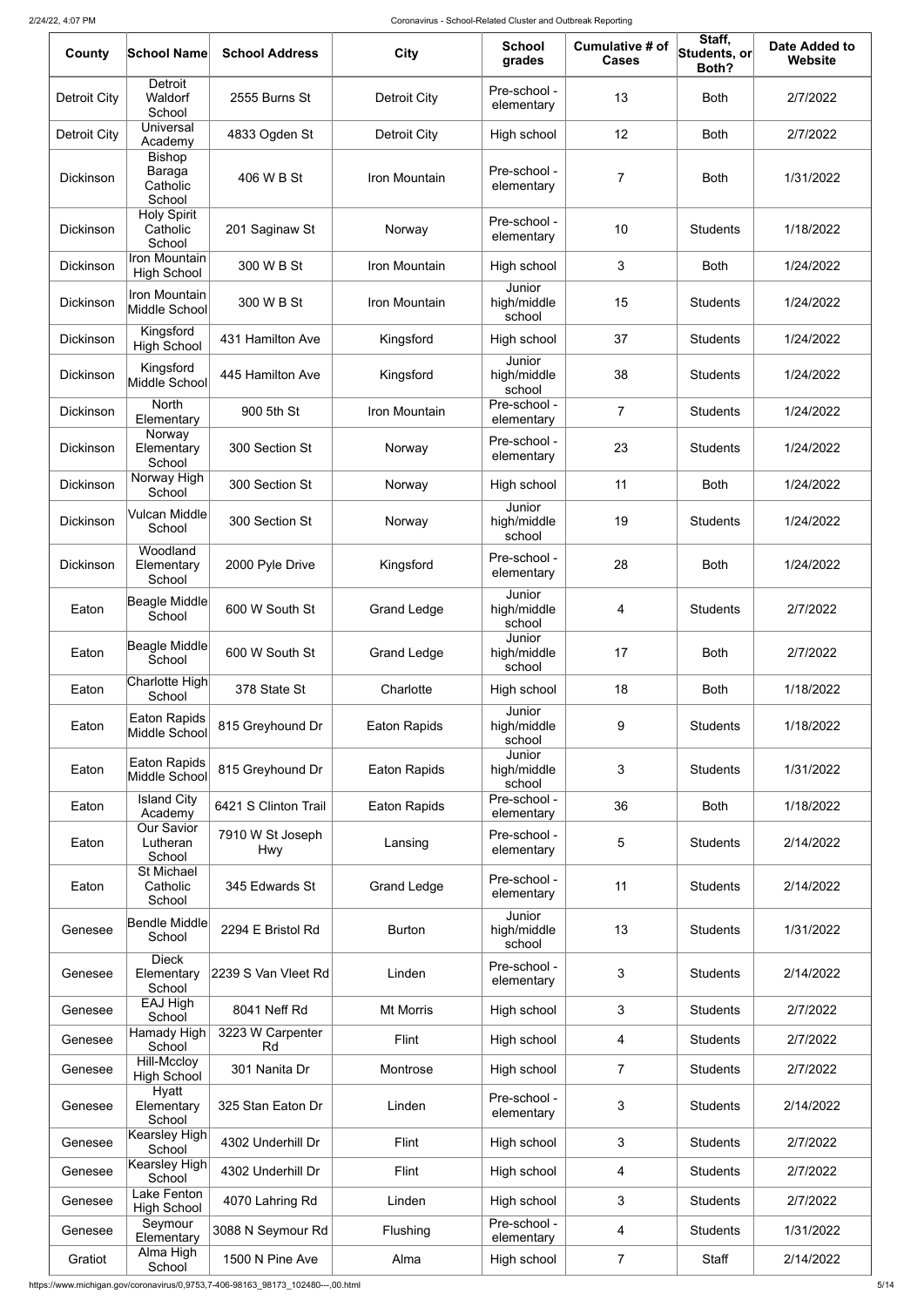| County  | <b>School Name</b>                                             | <b>School Address</b> | <b>City</b>         | <b>School</b><br>grades         | Cumulative # of<br><b>Cases</b> | Staff,<br>Students, or<br>Both? | <b>Date Added to</b><br><b>Website</b> |
|---------|----------------------------------------------------------------|-----------------------|---------------------|---------------------------------|---------------------------------|---------------------------------|----------------------------------------|
| Gratiot | Alma High<br>School                                            | 1500 N Pine Ave       | Alma                | High school                     | 30                              | <b>Both</b>                     | 2/7/2022                               |
| Gratiot | Alma Public<br>Schools<br>$\mid$ Transportation $\mid$<br>Dept | 1270 Bridge St        | Alma                | Administrative                  | 8                               | <b>Staff</b>                    | 2/14/2022                              |
| Gratiot | Ashley<br>Community<br><b>Schools</b>                          | 104 N New St          | Ashley              | High school                     | 14                              | <b>Both</b>                     | 1/24/2022                              |
| Gratiot | Breckenridge<br>Elementary<br>School                           | 515 Summit St         | <b>Breckenridge</b> | Pre-school -<br>elementary      | 18                              | <b>Both</b>                     | 1/31/2022                              |
| Gratiot | Breckenridge<br><b>High School</b>                             | 700 Wright St         | <b>St Louis</b>     | High school                     | 8                               | <b>Both</b>                     | 2/7/2022                               |
| Gratiot | Breckenridge<br>Middle School                                  | 700 Wright St         | <b>Breckenridge</b> | Junior<br>high/middle<br>school | 10                              | <b>Students</b>                 | 2/7/2022                               |
| Gratiot | Carrie Knause<br>Elementary<br>School                          | 121   K St            | <b>St Louis</b>     | Pre-school -<br>elementary      | 8                               | <b>Both</b>                     | 2/14/2022                              |
| Gratiot | Donald L<br>Pavlik Middle<br>School                            | 1700 Pine Ave         | Alma                | Junior<br>high/middle<br>school | 18                              | <b>Both</b>                     | 1/31/2022                              |
| Gratiot | Fulton<br>Elementary                                           | 8060 Ely Hwy          | Middleton           | Pre-school -<br>elementary      | 14                              | <b>Both</b>                     | 1/18/2022                              |
| Gratiot | Fulton High<br>School                                          | 8060 Ely Hwy          | Middleton           | High school                     | 19                              | <b>Both</b>                     | 1/18/2022                              |
| Gratiot | <b>Fulton Middle</b><br>School                                 | 8060 Ely Hwy          | Middleton           | Junior<br>high/middle<br>school | 8                               | <b>Both</b>                     | 2/7/2022                               |
| Gratiot | <b>Hillcrest</b><br>Elementary                                 | 515 E Elizabeth St    | Alma                | Pre-school -<br>elementary      | 9                               | <b>Students</b>                 | 2/7/2022                               |
| Gratiot | Ithaca High<br>School                                          | 710 Union St          | Ithaca              | High school                     | 59                              | <b>Students</b>                 | 2/14/2022                              |
| Gratiot | Ithaca South<br>Elementary                                     | 400 Webster St        | Ithaca              | Pre-school -<br>elementary      | 8                               | <b>Students</b>                 | 2/7/2022                               |
| Gratiot | Luce Rd Early<br>Childhood<br>Learning<br>Center               | 6265 N Luce Rd        | Alma                | Pre-school -<br>elementary      | 10                              | <b>Both</b>                     | 2/7/2022                               |
| Gratiot | Nikkari<br>Elementary<br>School                                | 301 W State St        | <b>SL Louis</b>     | Pre-school -<br>elementary      | 6                               | <b>Students</b>                 | 2/14/2022                              |
| Gratiot | Pine Ave<br>Elementary<br>School                               | 1025 Pine Ave         | Alma                | Pre-school -<br>elementary      | 12                              | <b>Both</b>                     | 2/14/2022                              |
| Gratiot | St Louis High<br>School                                        | 113 E Saginaw St      | <b>St Louis</b>     | High school                     | 11                              | <b>Students</b>                 | 2/7/2022                               |
| Gratiot | <b>TS</b><br>Nurnberger<br>Middle School                       | 312 N Union           | <b>St Louis</b>     | Junior<br>high/middle<br>school | 13                              | <b>Students</b>                 | 2/7/2022                               |
| Huron   | <b>Cross</b><br>Lutheran<br>School                             | 200 Ruppert St        | Pigeon              | Pre-school -<br>elementary      | 4                               | <b>Students</b>                 | 11/30/2021                             |
| Huron   | Laker Schools                                                  | 6436 Pigeon Rd        | Pigeon              | Pre-school -<br>elementary      | 4                               | <b>Students</b>                 | 11/30/2021                             |
| Huron   | Laker Schools                                                  | 6136 Pigeon Rd        | Pigeon              | High school<br>Junior           | 3                               | <b>Students</b>                 | 2/7/2022                               |
| Huron   | Laker Schools                                                  | 6136 Pigeon Rd        | Pigeon              | high/middle<br>school           | 8                               | <b>Students</b>                 | 2/7/2022                               |
| Huron   | North Huron                                                    | 21 Main St            | Kinde               | Pre-school -<br>elementary      | 3                               | <b>Students</b>                 | 12/20/2021                             |
| Ionia   | Emerson<br>Elementary                                          | 645 Hackett St        | Ionia               | Pre-school -<br>elementary      | 5                               | <b>Students</b>                 | 1/31/2022                              |
| Ionia   | Faith<br>Christian<br>School                                   | 9814 Fisk Rd          | <b>Belding</b>      | Pre-school -<br>elementary      | 3                               | <b>Students</b>                 | 2/7/2022                               |
| Ionia   | Haynor<br>School                                               | 1779 Haynor Rd        | Ionia               | Pre-school -<br>elementary      | 9                               | <b>Both</b>                     | 1/31/2022                              |
| Ionia   | Jefferson<br>Elemetary                                         | 420 N Jefferson St    | Ionia               | Pre-school -<br>elementary      | 3                               | <b>Students</b>                 | 2/7/2022                               |
| Ionia   | Portland High<br>School                                        | 1100 Ionia Rd         | Portland            | High school                     | 9                               | <b>Students</b>                 | 2/7/2022                               |
| Ionia   | Portland High<br>School                                        | 1100 Ionia Rd         | Portland            | High school                     | 12                              | <b>Students</b>                 | 2/7/2022                               |
| Ionia   | Saranac<br>Jr/High<br>School                                   | 150 Pleasant St       | Saranac             | Junior<br>high/middle<br>school | 8                               | <b>Students</b>                 | 2/7/2022                               |
| lonia   | Saranac<br>Jr/High<br>School                                   | 150 Pleasant St       | Saranac             | High school                     | 8                               | <b>Students</b>                 | 2/7/2022                               |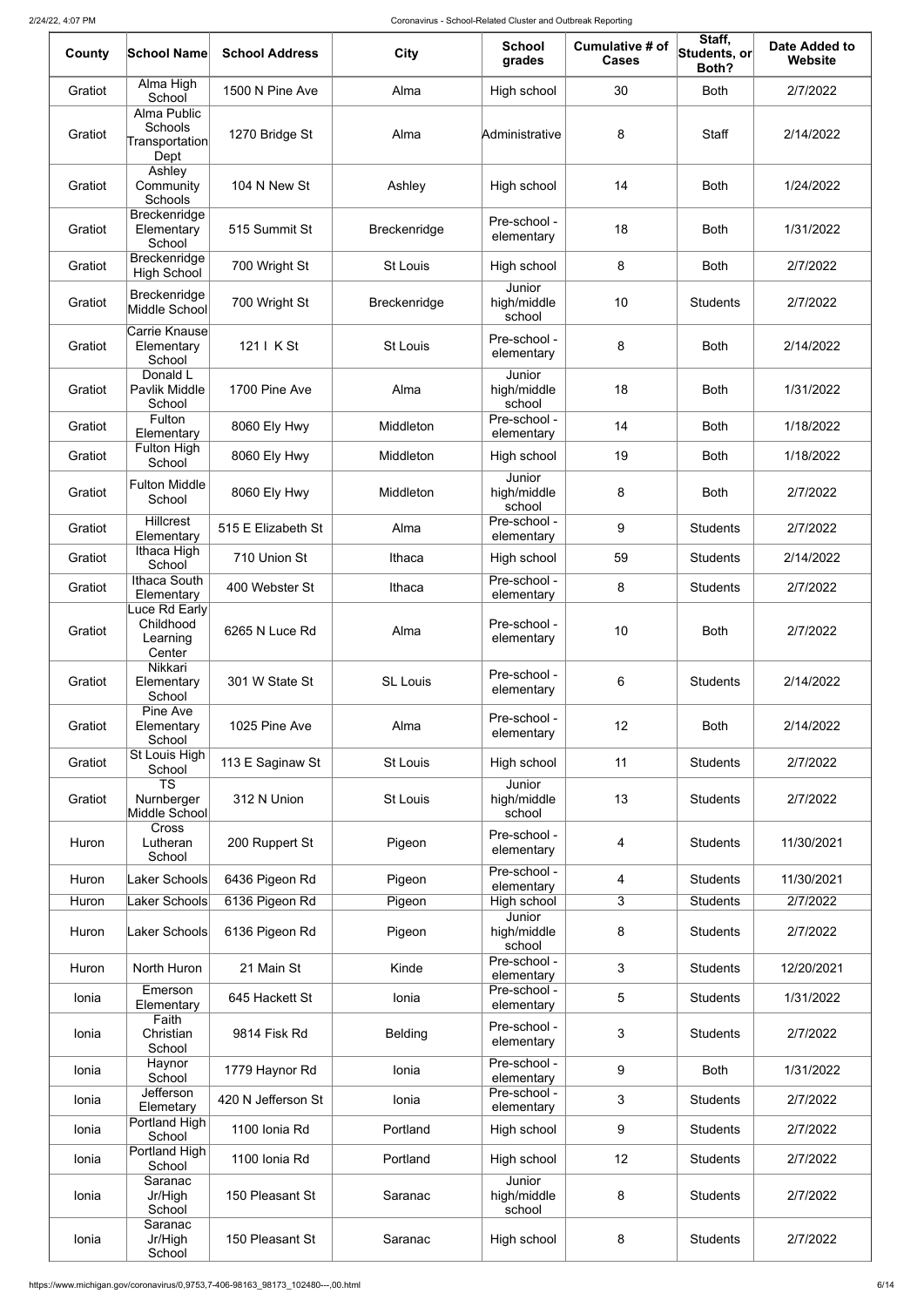| County    | <b>School Name</b>                                 | <b>School Address</b>                   | <b>City</b>          | <b>School</b><br>grades         | <b>Cumulative # of</b><br><b>Cases</b> | Staff,<br>Students, or<br>Both? | <b>Date Added to</b><br>Website |
|-----------|----------------------------------------------------|-----------------------------------------|----------------------|---------------------------------|----------------------------------------|---------------------------------|---------------------------------|
| Ionia     | Saranac<br>Jr/High<br>School                       | 150 Pleasant St                         | Saranac              | High school                     | 10                                     | <b>Students</b>                 | 2/7/2022                        |
| losco     | Richardson<br>Elementary                           | E River Rd                              | Oscoda               | Pre-school -<br>elementary      | 5                                      | <b>Students</b>                 | 2/7/2022                        |
| losco     | Richardson<br>Elementary                           | E River Rd                              | Oscoda               | Pre-school -<br>elementary      | 3                                      | <b>Students</b>                 | 2/7/2022                        |
| Iron      | <b>Forest Park</b><br>School                       | 801 Forest Parkway                      | <b>Crystal Falls</b> | Pre-school -<br>elementary      | 15                                     | <b>Both</b>                     | 1/24/2022                       |
| Iron      | Stambaugh<br>Elementary                            | 700 Washington Ave                      | Iron River           | Pre-school -<br>elementary      | 19                                     | <b>Both</b>                     | 1/24/2022                       |
| Jackson   | Bean<br>Elementary                                 | 3201 Noble Rd                           | <b>Spring Arbor</b>  | Pre-school -<br>elementary      | 22                                     | <b>Both</b>                     | 2/14/2022                       |
| Jackson   | Concord High<br>School                             | 219 Monroe St                           | Concord              | High school                     | 5                                      | <b>Both</b>                     | 1/18/2022                       |
| Jackson   | Davinci High<br>School                             | 2800 Springport Rd                      | Jackson              | High school                     | 10                                     | <b>Both</b>                     | 1/18/2022                       |
| Jackson   | East Jackson<br><b>High School</b>                 | 1566 N Sutton Rd                        | Jackson              | High school                     | 22                                     | <b>Both</b>                     | 1/18/2022                       |
| Jackson   | Ezra Eby<br>Elementary                             | 220 W St                                | Napoleon             | Pre-school -<br>elementary      | 14                                     | <b>Both</b>                     | 1/24/2022                       |
| Jackson   | Hanover<br>Horton High<br>School                   | 10000 Moscow Rd                         | Horton               | High school                     | 27                                     | <b>Both</b>                     | 1/18/2022                       |
| Jackson   | Jackson Prep<br>And Early<br>College               | 2111 Emmons Rd                          | Jackson              | High school                     | 20                                     | <b>Both</b>                     | 1/24/2022                       |
| Jackson   | School                                             | Kidder Middle 6700 Rives Junction<br>Rd | Jackson              | Junior<br>high/middle<br>school | 4                                      | <b>Students</b>                 | 1/24/2022                       |
| Jackson   | Lyle Torrant<br>Napoleon                           | 1175 W Parnall Rd                       | Jackson              | High school                     | 15                                     | <b>Both</b>                     | 2/14/2022                       |
| Jackson   | <b>High School</b>                                 | 201 W St                                | Napoleon             | High school<br>Junior           | 17                                     | <b>Students</b>                 | 1/18/2022                       |
| Jackson   | Napoleon<br>Middle School                          | 204 W St                                | Napoleon             | high/middle<br>school           | 13                                     | <b>Students</b>                 | 1/18/2022                       |
| Jackson   | North East<br>Elementary                           | 1024 Fleming Ave                        | Jackson              | Pre-school -<br>elementary      | 9                                      | <b>Both</b>                     | 1/18/2022                       |
| Jackson   | Paragon<br>Charter<br>Academy                      | 3750 Mccain St                          | Jackson              | Junior<br>high/middle<br>school | 11                                     | <b>Both</b>                     | 1/18/2022                       |
| Jackson   | Parma<br>Elementary                                | 385 Elizabeth St                        | Parma                | Pre-school -<br>elementary      | 12                                     | <b>Both</b>                     | 2/14/2022                       |
| Jackson   | Queen Of The<br><b>Miraculous</b><br>Medal         | 811 S Wisner St                         | Jackson              | Pre-school -<br>elementary      | $\overline{7}$                         | <b>Both</b>                     | 1/31/2022                       |
| Jackson   | Springport<br>Elementary                           | 300 W Main St                           | Springport           | Pre-school -<br>elementary      | 5                                      | <b>Students</b>                 | 1/24/2022                       |
| Jackson   | Springport<br><b>High School</b>                   | 300 W Main St                           | Springport           | High school                     | $\overline{7}$                         | <b>Students</b>                 | 1/24/2022                       |
| Jackson   | St John<br>Elementary                              | 405 E North St                          | Jackson              | Pre-school -<br>elementary      | $\overline{7}$                         | <b>Students</b>                 | 1/31/2022                       |
| Jackson   | Trinity<br>Lutheran                                | 4900 Mccain St                          | Jackson              | Junior<br>high/middle<br>school | $\overline{7}$                         | <b>Both</b>                     | 1/18/2022                       |
| Jackson   | Vandercook<br>Lake Middle<br>School/High<br>School | 1000 E Golf St                          | Jackson              | High school                     | 14                                     | <b>Students</b>                 | 1/18/2022                       |
| Jackson   | Wern High<br>School                                | 1400 S Dearing Rd                       | Parma                | High school                     | 103                                    | <b>Both</b>                     | 1/18/2022                       |
| Kalamazoo | <b>KPS-Hillside</b><br>Middle School               | 1941 Alamo                              | Kalamazoo            | Junior<br>high/middle<br>school | 11                                     | <b>Both</b>                     | 1/31/2022                       |
| Kalamazoo | <b>KPS-King</b><br>Westwood                        | 1100 Nichols Rd                         | Kalamazoo            | Pre-school -<br>elementary      | 13                                     | <b>Both</b>                     | 1/24/2022                       |
| Kalamazoo | KPS-<br>Northglade<br>Montessori                   | 1914 Cobb Ave                           | Kalamazoo            | Pre-school -<br>elementary      | $\overline{7}$                         | <b>Both</b>                     | 1/24/2022                       |
| Kalamazoo | KPS-<br>Parkwood                                   | 2321 S Park St                          | Kalamazoo            | Pre-school -<br>elementary      | 23                                     | <b>Both</b>                     | 1/24/2022                       |
| Kalamazoo | <b>KPS-Prairie</b><br>Ridge                        | 2294 S 9th St                           | Kalamazoo            | Pre-school -<br>elementary      | 11                                     | <b>Both</b>                     | 1/24/2022                       |
| Kalamazoo | <b>KPS-Winchell</b><br>Elementary                  | 2316 Winchell Ave                       | Kalamazoo            | Pre-school -<br>elementary      | 15                                     | <b>Both</b>                     | 1/24/2022                       |
| Kalamazoo | <b>KPS-Woods</b><br>Lake<br>Elementary             | 3215 Oakland Dr                         | Kalamazoo            | Pre-school -<br>elementary      | 3                                      | <b>Students</b>                 | 1/31/2022                       |
| Kalamazoo | Portage<br>Central<br>Wrestling                    | 8135 S Westnedge<br>Ave                 | Portage              | High school                     | 10                                     | <b>Both</b>                     | 1/24/2022                       |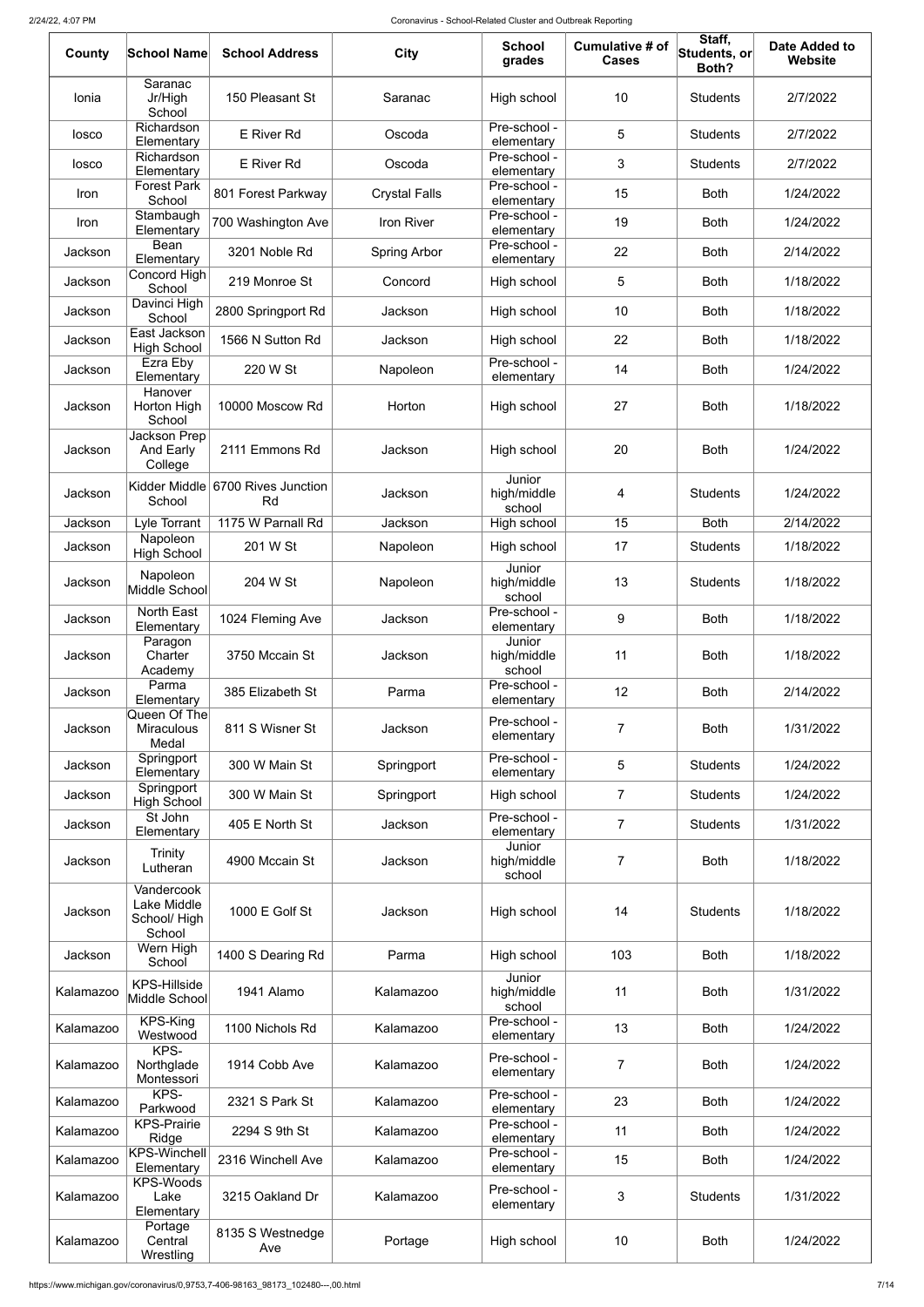| County    | School Name                                    | <b>School Address</b>                       | <b>City</b>         | <b>School</b><br>grades         | Cumulative # of<br><b>Cases</b> | Staff,<br>$ \mathsf{Students},\mathsf{or} $<br>Both? | <b>Date Added to</b><br><b>Website</b> |
|-----------|------------------------------------------------|---------------------------------------------|---------------------|---------------------------------|---------------------------------|------------------------------------------------------|----------------------------------------|
| Kalamazoo | Portage-12th<br>St Elementary                  | 6501 S 12th St                              | Portage             | Pre-school -<br>elementary      | 5                               | <b>Students</b>                                      | 1/31/2022                              |
| Kalamazoo | Portage-Lake<br>Center<br>Elementary           | 10011 Portage Rd                            | Portage             | Pre-school -<br>elementary      | 6                               | <b>Students</b>                                      | 1/24/2022                              |
| Kalamazoo | Portage-<br>Woodland<br>Elementary             | 1401 Woodland Dr                            | Portage             | Pre-school -<br>elementary      | 4                               | <b>Students</b>                                      | 1/31/2022                              |
| Kalamazoo | <b>Sunset Lake</b><br>Elementary               | 201 N Boulevard St                          | Vicksburg           | Pre-school -<br>elementary      | 20                              | <b>Both</b>                                          | 11/8/2021                              |
| Kalamazoo | Vicksburg-<br><b>Indian Lake</b><br>Elementary | 11901 S 30th St                             | Vicksburg           | Pre-school -<br>elementary      | 5                               | <b>Students</b>                                      | 1/31/2022                              |
| Kalkaska  | <b>Fife Lake</b><br>Elementary<br>School       | 108 Pierce St                               | <b>Fife Lake</b>    | Pre-school -<br>elementary      | 23                              | <b>Students</b>                                      | 2/7/2022                               |
| Kalkaska  | Kalkaska High<br>School                        | 109 N Birch St                              | Kalkaska            | High school                     | 4                               | <b>Students</b>                                      | 2/7/2022                               |
| Kalkska   | Kalkaska<br>Middle School                      | 1700 Kalkaska St                            | Kalkaska            | Junior<br>high/middle<br>school | 10                              | <b>Students</b>                                      | 2/7/2022                               |
| Kent      | <b>All Saints</b><br>Academy<br>Elementary     | 2233 Diamond Ave<br><b>NE</b>               | <b>Grand Rapids</b> | Pre-school -<br>elementary      | 3                               | <b>Students</b>                                      | 1/18/2022                              |
| Kent      | Appletree -<br>Caledonia                       | 7294 Kraft Ave SE                           | Caledonia           | Pre-school -<br>elementary      | 3                               | <b>Students</b>                                      | 1/18/2022                              |
| Kent      |                                                | Knapp Corner <sup>2100</sup> Learning Ln NE | <b>Grand Rapids</b> | Pre-school -<br>elementary      | 4                               | <b>Students</b>                                      | 1/18/2022                              |
| Kent      | <b>Belmont</b><br>Elementary<br>School         | 6097 Belmont Ave<br><b>NE</b>               | <b>Belmont</b>      | Pre-school -<br>elementary      | 6                               | <b>Students</b>                                      | 1/31/2022                              |
| Kent      | Congress<br>Elementary                         | 940 Baldwin St SE                           | <b>Grand Rapids</b> | Pre-school -<br>elementary      | 4                               | <b>Students</b>                                      | 1/18/2022                              |
| Kent      | Crestwood<br>Elementary<br>School              | 6350 Courtland Dr<br><b>NE</b>              | Rockford            | Pre-school -<br>elementary      | 11                              | <b>Students</b>                                      | 1/31/2022                              |
| Kent      | Gilden Woods<br>- Breton<br>Village            | 2604 Burton St SE                           | <b>Grand Rapids</b> | Pre-school -<br>elementary      | 13                              | <b>Students</b>                                      | 1/24/2022                              |
| Kent      | <b>Harrison Park</b><br>Elementary<br>School   | 1440 Davis Ave NW                           | <b>Grand Rapids</b> | Pre-school -<br>elementary      | 3                               | <b>Students</b>                                      | 1/18/2022                              |
| Kent      | Meadow<br>Ridge<br>Elementary<br>School        | 8100 Courtland Dr<br><b>NE</b>              | Rockford            | Pre-school -<br>elementary      | $\overline{7}$                  | <b>Students</b>                                      | 1/31/2022                              |
| Kent      | <b>New</b><br><b>Branches</b><br>School        | 3662 Poinsettia Ave<br><b>SE</b>            | <b>Grand Rapids</b> | Pre-school -<br>elementary      | $\overline{7}$                  | <b>Students</b>                                      | 1/31/2022                              |
| Kent      | Parkside<br>Elementary<br>School               | 156 Lewis St                                | Rockford            | Pre-school -<br>elementary      | 12                              | <b>Students</b>                                      | 1/31/2022                              |
| Kent      | Rockford High<br>School                        | 4100 Kroes St NE                            | Rockford            | High school                     | 11                              | <b>Students</b>                                      | 1/31/2022                              |
| Kent      | Roguewood<br>Elementary<br>School              | 3900 Kroes St NE                            | Rockford            | Pre-school -<br>elementary      | 19                              | <b>Students</b>                                      | 1/31/2022                              |
| Kent      | St John<br>Vianney<br>School                   | 4101 Clyde Park Ave<br><b>SW</b>            | Wyoming             | Pre-school -<br>elementary      | 4                               | <b>Students</b>                                      | 1/18/2022                              |
| Kent      | <b>Valley View</b><br>Elementary               | 405 Summit Ave NE                           | Rockford            | Pre-school -<br>elementary      | 3                               | <b>Students</b>                                      | 1/18/2022                              |
| Kent      | Wealthy<br>Elementary                          | 1961 Lake Dr SE                             | <b>Grand Rapids</b> | Pre-school -<br>elementary      | 3                               | <b>Students</b>                                      | 1/18/2022                              |
| Lake      | <b>Baldwin</b><br>Community<br><b>Schools</b>  | 525 4th St                                  | <b>Baldwin</b>      | High school                     | 9                               | <b>Students</b>                                      | 2/14/2022                              |
| Lapeer    | Almont High<br>School                          | 4701 Howland Rd                             | Almont              | High school                     | 20                              | <b>Both</b>                                          | 9/20/2021                              |
| Lapeer    | Almont Middle<br>School                        | 4701 Howland Rd                             | Almont              | Junior<br>high/middle<br>school | 18                              | <b>Both</b>                                          | 11/8/2021                              |
| Lapeer    | <b>Borland</b><br>Elementary<br>School         | 500 W Borland                               | Imlay City          | Pre-school -<br>elementary      | 43                              | <b>Both</b>                                          | 9/27/2021                              |
| Lapeer    | Chatfield<br>School                            | 231 Lake Drive                              | Lapeer              | Pre-school -<br>elementary      | 45                              | <b>Both</b>                                          | 10/4/2021                              |
| Lapeer    | Cramtom<br>Elementary                          | <b>1220 Lake</b><br>Nepessing Rd            | Lapeer              | Pre-school -<br>elementary      | 5                               | <b>Students</b>                                      | 1/18/2022                              |
| Lapeer    | <b>Dryden</b><br>Elementary<br>School          | 3835 N Mill Rd                              | Dryden              | Pre-school -<br>elementary      | 5                               | <b>Both</b>                                          | 1/24/2022                              |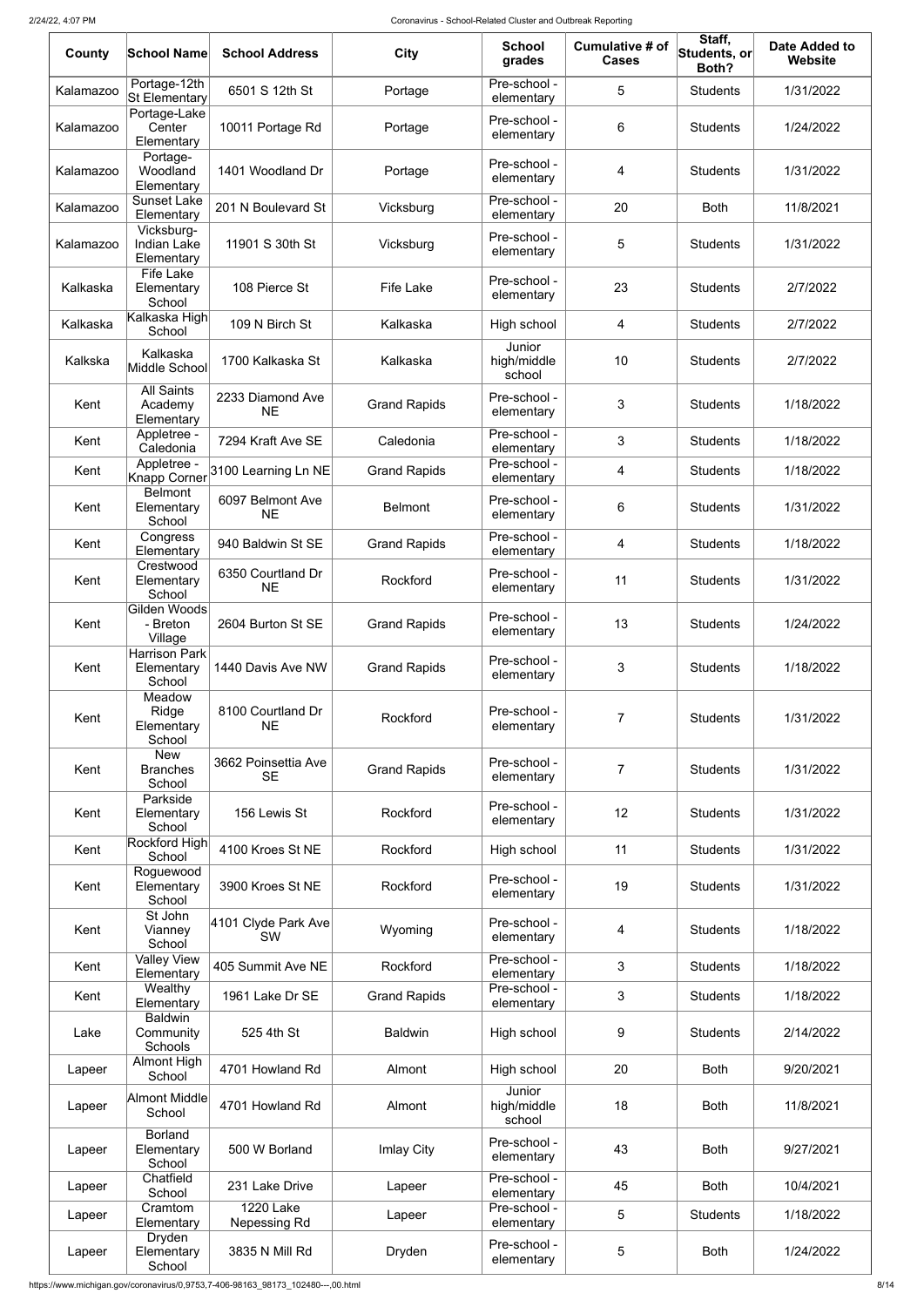| County    | <b>School Name</b>                         | <b>School Address</b>             | <b>City</b>          | <b>School</b><br>grades         | Cumulative # of<br><b>Cases</b> | Staff,<br>Students, or<br>Both? | <b>Date Added to</b><br><b>Website</b> |
|-----------|--------------------------------------------|-----------------------------------|----------------------|---------------------------------|---------------------------------|---------------------------------|----------------------------------------|
| Lapeer    | Dryden High<br>School                      | 3867 Rochester Rd                 | Dryden               | High school                     | 27                              | <b>Both</b>                     | 10/11/2021                             |
| Lapeer    | <b>Imlay City</b><br><b>High School</b>    | 1001 Norlin                       | Imlay City           | High school                     | 86                              | <b>Both</b>                     | 9/20/2021                              |
| Lapeer    | <b>Imlay City</b><br>Middle School         | 495 W 1st St                      | Imlay City           | Junior<br>high/middle<br>school | 55                              | <b>Both</b>                     | 9/20/2021                              |
| Lapeer    | Lapeer Ed<br>Tech                          | 690 N Lake Pleasant<br>Rd         | Lapeer               | High school                     | 4                               | <b>Staff</b>                    | 2/7/2022                               |
| Lapeer    | Lapeer High<br>School                      | 933 S Saginaw St                  | Lapeer               | High school                     | 152                             | <b>Both</b>                     | 8/23/2021                              |
| Lapeer    | Murphy<br>Elementary<br>School             | 1100 Pratt Rd                     | Metamora             | Pre-school -<br>elementary      | 37                              | <b>Both</b>                     | 9/6/2021                               |
| Lapeer    | North Branch<br>Elementary                 | 4055 Elm Creek Rd                 | North Branch         | Pre-school -<br>elementary      | 44                              | <b>Both</b>                     | 10/4/2021                              |
| Lapeer    | North Branch<br><b>High School</b>         | 6570 Brush St                     | North Branch         | High school                     | 43                              | <b>Both</b>                     | 10/11/2021                             |
| Lapeer    | Orchard<br>Primary<br>Elementary<br>School | 4664 Kidder Rd                    | Almont               | Pre-school -<br>elementary      | 40                              | <b>Both</b>                     | 10/18/2021                             |
| Lapeer    | Rolland<br>Warner<br>Middle School         | 3145 W Genesee St                 | Lapeer               | Junior<br>high/middle<br>school | 73                              | <b>Both</b>                     | 9/6/2021                               |
| Lapeer    | <b>Ruth Fox</b><br>Middle School           | 6570 Brush St                     | North Branch         | Junior<br>high/middle<br>school | 40                              | <b>Both</b>                     | 10/11/2021                             |
| Lapeer    | <b>Schickler</b><br>Elmentary<br>School    | 2020 W Oregon St                  | Lapeer               | Pre-school -<br>elementary      | 59                              | <b>Both</b>                     | 9/20/2021                              |
| Lapeer    | Turrill<br>Elementary<br>School            | 785 S Elm St                      | Lapeer               | Pre-school -<br>elementary      | 28                              | <b>Both</b>                     | 11/30/2021                             |
| Lapeer    | Weston<br>Elementary<br>School             | 275 Weston St                     | Imlay City           | Pre-school -<br>elementary      | 45                              | <b>Both</b>                     | 9/6/2021                               |
| Lapeer    | Zemmer<br>Middle School                    | 1920 W Oregon                     | Lapeer               | Junior<br>high/middle<br>school | 95                              | <b>Both</b>                     | 9/20/2021                              |
| Leelanau  | <b>Glen Lake</b><br><b>High School</b>     | 3375 W Burdickville<br>Rd         | Maple City           | High school                     | 3                               | <b>Students</b>                 | 1/18/2022                              |
| Leelanau  | <b>Leland School</b>                       | 200 North Grand                   | Leland               | Junior<br>high/middle<br>school | 12                              | <b>Staff</b>                    | 2/7/2022                               |
| Leelanau  | <b>Leland School</b>                       | 200 North Grand                   | Leland               | Junior<br>high/middle<br>school | 6                               | <b>Both</b>                     | 2/7/2022                               |
| Leelanau  | Pathfinder<br>School                       | 11930 SW Bayshore<br>Dr           | <b>Traverse City</b> | Pre-school -<br>elementary      | 3                               | <b>Staff</b>                    | 1/24/2022                              |
| Leelanau  | <b>Suttons Bay</b><br><b>Public School</b> | 310 Elm St                        | <b>Suttons Bay</b>   | Junior<br>high/middle<br>school | 3                               | <b>Students</b>                 | 2/7/2022                               |
| Lenawee   | Adrian Lincoln<br>Elementary               | 158 S Scott St                    | Adrian               | Pre-school -<br>elementary      | 3                               | <b>Students</b>                 | 2/14/2022                              |
| Lenawee   | Lenawee<br>School                          | Christian High 111 Wolf Creek Hwy | Adrian               | High school                     | 3                               | <b>Students</b>                 | 1/31/2022                              |
| Lenawee   | Madison<br>Elementary<br>School            | 3498 Treat Hwy                    | Adrian               | Pre-school -<br>elementary      | 8                               | <b>Students</b>                 | 1/31/2022                              |
| Lenawee   | Morenci High<br>School                     | 473 Stadium Drive                 | Morenci              | High school                     | 12                              | <b>Both</b>                     | 11/22/2021                             |
| Lenawee   | Sand Creek<br><b>High School</b>           | 6518 Sand Creek<br>Hwy            | Sand Creek           | High school                     | 9                               | <b>Students</b>                 | 1/31/2022                              |
| Lenawee   | Tecumseh<br>Middle School                  | 307 Brown St                      | <b>Tecumseh</b>      | Junior<br>high/middle<br>school | 12                              | <b>Students</b>                 | 1/31/2022                              |
| Manistee  | <b>Betsie Valley</b><br>Elementary         | 17936 Cadillac Hwy                | Thompsonville        | Pre-school -<br>elementary      | 3                               | <b>Students</b>                 | 1/24/2022                              |
| Marquette | Aspen Ridge<br>Elementary                  | 350 Aspen Ridge<br>School Rd      | Ishpeming            | Pre-school -<br>elementary      | 60                              | <b>Both</b>                     | 1/24/2022                              |
| Marquette | Aspen Ridge<br>Midddle                     | 350 Aspen Ridge<br>School Rd      | Ishpeming            | Junior<br>high/middle<br>school | 45                              | <b>Both</b>                     | 1/24/2022                              |
| Marquette | <b>Birchview</b><br>Elementary             | 663 Poplar St                     | Ishpeming            | Pre-school -<br>elementary      | 40                              | <b>Both</b>                     | 1/24/2022                              |
| Marquette | Ishpeming<br>Middle/High<br>School         | 319 E Division St                 | Ishpeming            | High school                     | 50                              | <b>Both</b>                     | 1/24/2022                              |
| Marquette | Westwood<br><b>High School</b>             | 300 S Westwood<br><b>Drive</b>    | Ishpeming            | High school                     | 50                              | <b>Both</b>                     | 1/24/2022                              |

https://www.michigan.gov/coronavirus/0,9753,7-406-98163\_98173\_102480---,00.html 9/14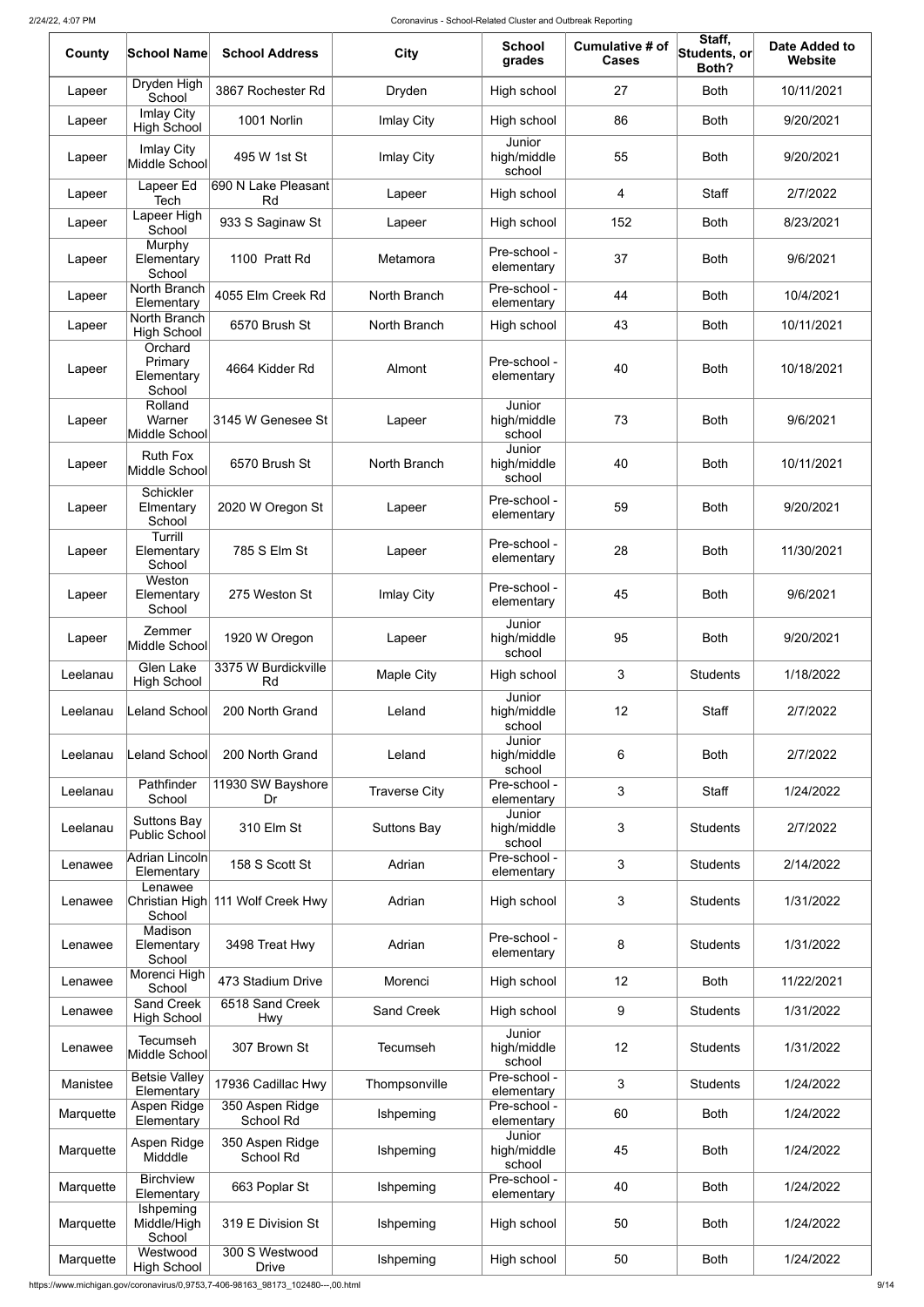| County    | <b>School Name</b>                                       | <b>School Address</b>   | <b>City</b>       | <b>School</b><br>grades         | Cumulative # of<br><b>Cases</b> | Staff,<br>Students, or<br>Both? | <b>Date Added to</b><br><b>Website</b> |
|-----------|----------------------------------------------------------|-------------------------|-------------------|---------------------------------|---------------------------------|---------------------------------|----------------------------------------|
| Mason     | Ludington<br>Elementary<br>School                        | 5771 W Bryant Rd        | Ludington         | Pre-school -<br>elementary      | 41                              | <b>Both</b>                     | 1/31/2022                              |
| Mason     | Ludington<br><b>High School</b>                          | 508 N Washington<br>Ave | Ludington         | High school                     | 11                              | <b>Both</b>                     | 1/31/2022                              |
| Mason     | Mason<br>County<br><b>Central High</b><br>School         | 210 W Broadway          | Scottville        | High school                     | 31                              | <b>Students</b>                 | 2/7/2022                               |
| Mason     | Mason<br>County<br>Central<br>Middle School              | 310 W Beryl             | Scottville        | Junior<br>high/middle<br>school | 4                               | <b>Students</b>                 | 2/7/2022                               |
| Mason     | Mason<br>County<br>Central Upper<br>Elementary<br>School | 505 W Maple St          | Scottville        | Pre-school -<br>elementary      | 13                              | <b>Both</b>                     | 2/7/2022                               |
| Mason     | OJ Dejonge<br>Middle School                              | 706 E Tinkham Ave       | Ludington         | Junior<br>high/middle<br>school | 26                              | <b>Students</b>                 | 1/31/2022                              |
| Mason     | Scottville<br>Elementary<br>School                       | 201 W Maple             | Scottville        | Pre-school -<br>elementary      | 6                               | <b>Students</b>                 | 2/7/2022                               |
| Mecosta   | Barryton<br>Elementary<br>School                         | 19701 30th Ave          | Barryton          | Pre-school -<br>elementary      | 18                              | <b>Both</b>                     | 1/31/2022                              |
| Mecosta   | <b>Big Rapids</b><br><b>High School</b>                  | 21175 15 Mile Rd        | <b>Big Rapids</b> | High school                     | 47                              | <b>Students</b>                 | 1/24/2022                              |
| Mecosta   | <b>Big Rapids</b><br>Middle School                       | 500 N Warren Ave        | <b>Big Rapids</b> | Junior<br>high/middle<br>school | 44                              | <b>Students</b>                 | 12/13/2021                             |
| Mecosta   | <b>Brookside</b><br>Elementary<br>School                 | 210 Escott              | <b>Big Rapids</b> | Pre-school -<br>elementary      | 19                              | <b>Students</b>                 | 1/31/2022                              |
| Mecosta   | Chippewa<br>Hills High<br>School                         | 3226 Arthur Rd          | Remus             | High school                     | 69                              | <b>Students</b>                 | 1/31/2022                              |
| Mecosta   | Chippewa<br><b>Hills</b><br>Intermediate<br>School       | 3102 Arthur Rd          | Remus             | Junior<br>high/middle<br>school | 47                              | <b>Both</b>                     | 1/31/2022                              |
| Mecosta   | Mecosta<br>Elementary<br>School                          | 555 W Main St           | Mecosta           | Pre-school -<br>elementary      | 20                              | <b>Both</b>                     | 1/31/2022                              |
| Mecosta   | Morley<br>Stanwood<br>Elementary<br>School               | 4808 Norhland Dr        | Morley            | Pre-school -<br>elementary      | 55                              | <b>Students</b>                 | 1/31/2022                              |
| Mecosta   | Morley<br>Stanwood<br><b>High School</b>                 | 4700 Norhland Dr        | Morley            | High school                     | 34                              | <b>Students</b>                 | 1/31/2022                              |
| Mecosta   | Morley<br>Stanwood<br>Middle School                      | 4700 Norhland Dr        | Morley            | Junior<br>high/middle<br>school | 22                              | <b>Students</b>                 | 1/31/2022                              |
| Mecosta   | Riverview<br>Elementary<br>School                        | 509 Willow Ave          | <b>Big Rapids</b> | Pre-school -<br>elementary      | 33                              | <b>Both</b>                     | 1/24/2022                              |
| Mecosta   | <b>St Michael</b><br>Elementary<br>School                | 8944 50th Ave           | Remus             | Pre-school -<br>elementary      | 6                               | <b>Both</b>                     | 2/7/2022                               |
| Missaukee | Lake City<br>Area Schools                                | 710 E Mitchell St       | Lake City         | High school                     | 19                              | <b>Students</b>                 | 1/24/2022                              |
| Monroe    | Custer<br>Elementary                                     | 5003 W Albain Rd        | Monroe            | Pre-school -<br>elementary      | 8                               | students                        | 2/7/2022                               |
| Monroe    | Monroe<br>Middle School                                  | 503 Washington St       | Monroe            | Junior<br>high/middle<br>school | 3                               | students                        | 1/31/2022                              |
| Montcalm  | <b>Baldwin</b><br><b>Heights</b><br>Elementary<br>School | 821 W Oak St            | Greenville        | Pre-school -<br>elementary      | 3                               | <b>Students</b>                 | 2/14/2022                              |
| Montcalm  | Central<br>Montcalm<br>Elementary<br>School              | 289 St Clair St         | Sheridan          | Pre-school -<br>elementary      | 4                               | <b>Students</b>                 | 2/14/2022                              |
| Montcalm  | Central<br>Montcalm<br>Middle/High<br>School             | 1480 S Sheridan Rd      | Stanton           | Junior<br>high/middle<br>school | 13                              | <b>Students</b>                 | 2/14/2022                              |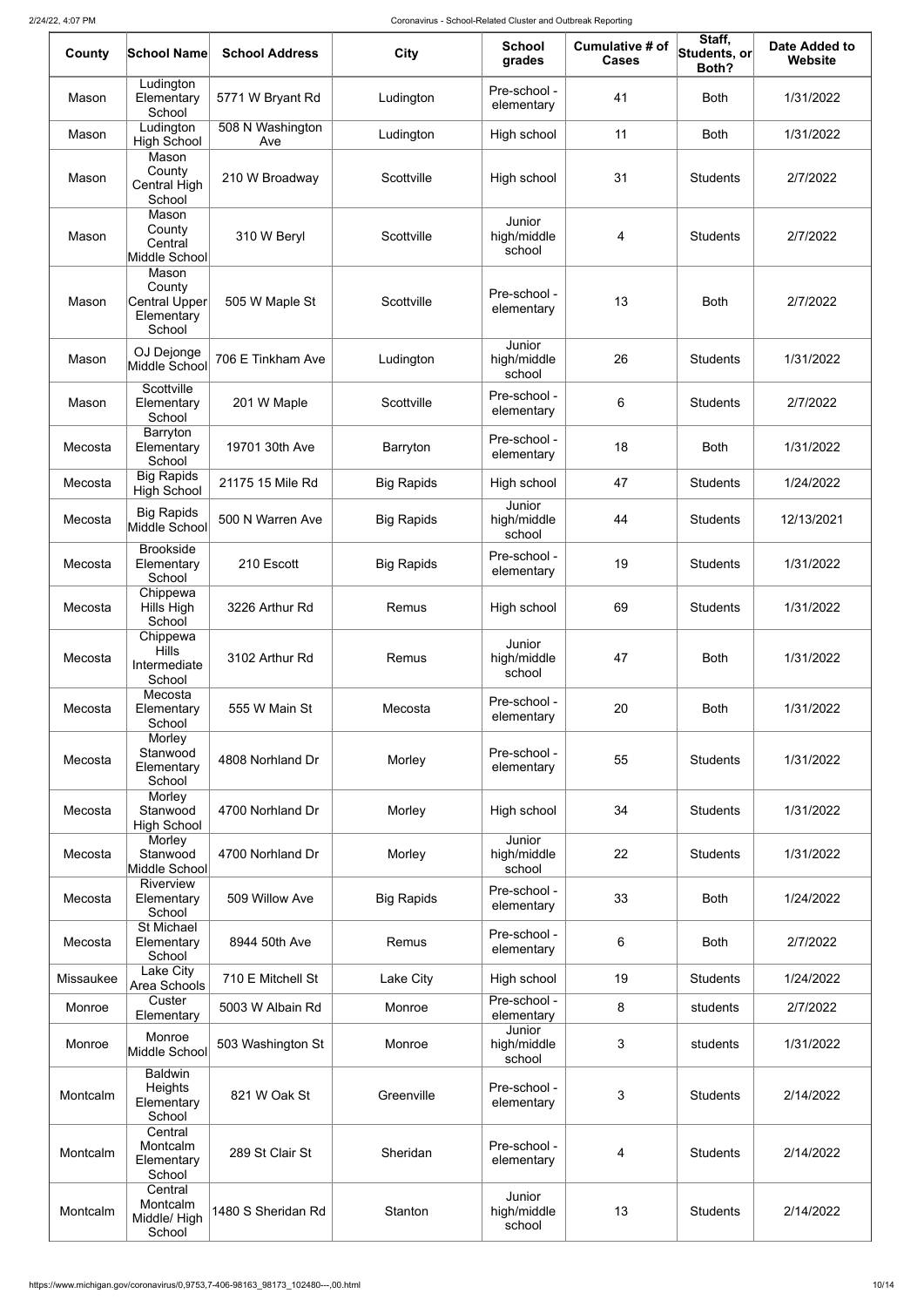| County      | <b>School Name</b>                          | <b>School Address</b>       | City                    | <b>School</b><br>grades         | Cumulative # of<br><b>Cases</b> | Staff,<br>Students, or<br>Both? | <b>Date Added to</b><br><b>Website</b> |
|-------------|---------------------------------------------|-----------------------------|-------------------------|---------------------------------|---------------------------------|---------------------------------|----------------------------------------|
| Montcalm    | <b>Great Lakes</b><br>Adventist<br>Academy  | 7477 M575                   | <b>Cedar Lake</b>       | High school                     | 10                              | <b>Students</b>                 | 1/24/2022                              |
| Montcalm    | Greenville<br><b>High School</b>            | 111 N Hillcrest St          | Greenville              | High school                     | 91                              | <b>Students</b>                 | 2/14/2022                              |
| Montcalm    | Greenville<br>Middle School                 | 1321 W Chase St             | Greenville              | Junior<br>high/middle<br>school | 60                              | <b>Students</b>                 | 2/14/2022                              |
| Montcalm    | Lakeview<br><b>High School</b>              | 9800 Youngman Rd            | Lakeview                | High school                     | 17                              | <b>Students</b>                 | 2/14/2022                              |
| Montcalm    | Lincoln<br><b>Heights</b><br>Elementary     | 12420 Lincoln Lake<br>Rd NE | Greenville              | Pre-school -<br>elementary      | 3                               | <b>Students</b>                 | 2/14/2022                              |
| Montcalm    | <b>Sand Lake</b><br>Elementary              | 15 S Seventh St             | <b>Sand Lake</b>        | Pre-school -<br>elementary      | 11                              | <b>Students</b>                 | 2/14/2022                              |
| Montcalm    | <b>Tri County</b><br><b>High School</b>     | 21338 Kendaville Rd         | <b>Howard City</b>      | High school                     | 29                              | <b>Students</b>                 | 2/14/2022                              |
| Montcalm    | <b>Walnut Hills</b><br>Elementary<br>School | 712 N Walnut St             | Greenville              | Pre-school -<br>elementary      | 7                               | <b>Students</b>                 | 2/14/2022                              |
| Montmorency | Hillman<br>Elementary<br>School             | 245 E 3rd St                | Hillman                 | Junior<br>high/middle<br>school | 5                               | <b>Both</b>                     | 1/31/2022                              |
| Newaygo     | Daisybrook<br>Elementary<br>School          | 502 N Division Ave          | Fremont                 | Pre-school -<br>elementary      | 8                               | <b>Students</b>                 | 2/7/2022                               |
| Newaygo     | Fremont High<br>School                      | 5421 S Warner Ave           | Fremont                 | High school                     | 4                               | <b>Students</b>                 | 2/14/2022                              |
| Newaygo     | Fremont<br>Middle School                    | 500 W Woodrow St            | Fremont                 | Junior<br>high/middle<br>school | 5                               | <b>Students</b>                 | 2/7/2022                               |
| Newaygo     | Grant<br>Elementary<br>School               | 160 E State Rd              | Grant                   | Pre-school -<br>elementary      | 8                               | <b>Students</b>                 | 2/7/2022                               |
| Newaygo     | <b>Grant High</b><br>School                 | 331 E State Rd              | Grant                   | High school                     | 6                               | <b>Students</b>                 | 2/14/2022                              |
| Newaygo     | <b>Grant Middle</b><br>School               | 96 E 120th St               | Grant                   | Junior<br>high/middle<br>school | 6                               | <b>Students</b>                 | 2/7/2022                               |
| Newaygo     | Hesperia High<br>School                     | 96 S Division St            | Hesperia                | High school                     | 5                               | <b>Students</b>                 | 2/14/2022                              |
| Newaygo     | Newaygo<br>Elementary<br>School             | 29 E Post St                | Newaygo                 | Pre-school -<br>elementary      | 16                              | <b>Both</b>                     | 2/7/2022                               |
| Newaygo     | Newaygo<br><b>High School</b>               | 200 E St, P.O. Box<br>820   | Newaygo                 | High school                     | 8                               | <b>Students</b>                 | 2/7/2022                               |
| Newaygo     | Newaygo<br>Middle School                    | 850 E 76th St               | Newaygo                 | Junior<br>high/middle<br>school | 10                              | <b>Both</b>                     | 2/7/2022                               |
| Newaygo     | Pathfinder<br>Elementary<br>School          | 109 W 44th St               | Fremont                 | Pre-school -<br>elementary      | 5                               | <b>Students</b>                 | 2/14/2022                              |
| Newaygo     | <b>White Cloud</b><br><b>High School</b>    | 555 E Wilcox Ave            | <b>White Cloud</b>      | High school                     | $\overline{7}$                  | <b>Students</b>                 | 2/7/2022                               |
| Oakland     | Carpenter<br>Elementary                     | 2290 Flintridge             | <b>Lake Orion</b>       | Pre-school -<br>elementary      | 4                               | <b>Students</b>                 | 2/14/2022                              |
| Oakland     | Ferndale<br>Lower<br>Elementary             | 2610 Pinecrest Dr           | Ferndale                | Pre-school -<br>elementary      | 3                               | <b>Students</b>                 | 2/7/2022                               |
| Oakland     | Ferndale<br>Lower<br>Elementary             | 2610 Pinecrest Dr           | Ferndale                | Pre-school -<br>elementary      | 3                               | <b>Students</b>                 | 2/7/2022                               |
| Oakland     | Ferndale<br>Upper<br>Elementary             | 24220 Rosewood St           | Ferndale                | Pre-school -<br>elementary      | 3                               | <b>Students</b>                 | 2/7/2022                               |
| Oakland     | Harlan<br>Elementary                        | 3595 N Adams Rd             | <b>Bloomfield Hills</b> | Pre-school -<br>elementary      | 3                               | <b>Students</b>                 | 1/31/2022                              |
| Oakland     | Pembroke<br>Elementary                      | 9555 N Easton St            | <b>Troy</b>             | Pre-school -<br>elementary      | 3                               | <b>Students</b>                 | 1/31/2022                              |
| Oakland     | Stadium Drive<br>Elementary                 | 244 Stadium Dr              | Lake Orion              | Pre-school -<br>elementary      | 3                               | <b>Students</b>                 | 2/14/2022                              |
| Oakland     | Webber<br>Elementary                        | 3191 W Clarkston Rd         | Lake Orion              | Pre-school -<br>elementary      | 4                               | <b>Students</b>                 | 2/14/2022                              |
| Oakland     | Webber<br>Elementary                        | 3191 W Clarkston Rd         | Lake Orion              | Pre-school -<br>elementary      | 5                               | <b>Students</b>                 | 1/18/2021                              |
| Oceana      | Hart High<br>School                         | 300 Johnson St              | Hart                    | High school                     | 3                               | <b>Students</b>                 | 2/14/2022                              |
| Oceana      | Shelby High<br>School                       | 641 N State St              | Shelby                  | High school                     | $\overline{7}$                  | <b>Students</b>                 | 2/14/2022                              |
| Oceana      | Spitler<br>Elementary<br>School             | 302 Johnson St              | Hart                    | Pre-school -<br>elementary      | 3                               | <b>Students</b>                 | 2/14/2022                              |

https://www.michigan.gov/coronavirus/0,9753,7-406-98163\_98173\_102480---,00.html 11/14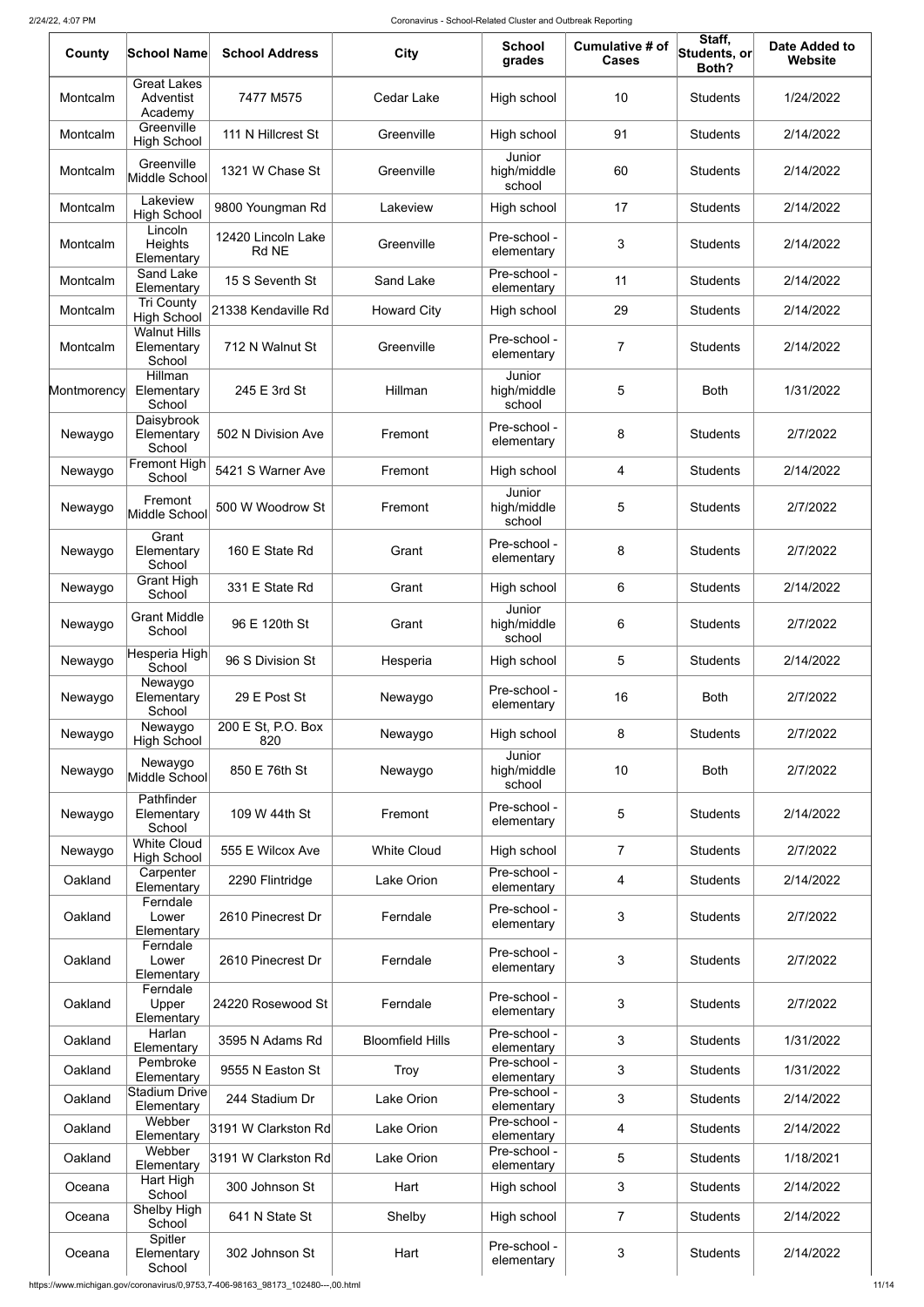| County          | <b>School Name</b>                                 | <b>School Address</b>  | <b>City</b>         | <b>School</b><br>grades         | Cumulative # of<br><b>Cases</b> | Staff,<br>Students, or<br>Both? | <b>Date Added to</b><br>Website |
|-----------------|----------------------------------------------------|------------------------|---------------------|---------------------------------|---------------------------------|---------------------------------|---------------------------------|
| Ottawa          | <b>Black River</b><br><b>Public School</b>         | 491 Columbia Ave       | Holland             | Junior<br>high/middle<br>school | 4                               | <b>Both</b>                     | 1/31/2022                       |
| Ottawa          | <b>Holland High</b><br>School                      | 600 Van Raalte Ave     | Holland             | High school                     | 14                              | <b>Students</b>                 | 1/18/2022                       |
| Ottawa          | Ottawa Area<br>Center                              | 10160 96th Ave         | Allendale           | High school                     | 4                               | <b>Both</b>                     | 2/14/2022                       |
| Saginaw         | Freeland<br>Elementary                             | 710 Powley Drive       | Freeland            | Pre-school -<br>elementary      | 60                              | <b>Both</b>                     | 1/31/2022                       |
| Saginaw         | Freeland<br>Learning<br>Center                     | 305 Third St           | Freeland            | Pre-school -<br>elementary      | 4                               | <b>Students</b>                 | 1/31/2022                       |
| Saginaw         | <b>Havens</b><br>Elementary                        | 457 Van Wormer Rd      | Saginaw             | Pre-school -<br>elementary      | 4                               | <b>Both</b>                     | 1/31/2022                       |
| Saginaw         | Hemlock High<br>School                             | 13840 Swan Creek<br>Rd | Hemlock             | High school                     | 3                               | <b>Students</b>                 | 1/24/2022                       |
| Saginaw         | <b>Shields</b><br>Elementary                       | 6900 Stroebel Rd       | Saginaw             | Pre-school -<br>elementary      | 16                              | <b>Students</b>                 | 1/31/2022                       |
| Sanilac         | <b>Brown City</b><br>Community<br><b>Schools</b>   | 4290 2nd St            | <b>Brown City</b>   | High school                     | 66                              | <b>Both</b>                     | 10/11/2021                      |
| Sanilac         | <b>Brown City</b><br>Community<br><b>Schools</b>   | 4290 2nd St            | <b>Brown City</b>   | Pre-school -<br>elementary      | 44                              | <b>Students</b>                 | 10/18/2021                      |
| Sanilac         | Carsonville<br>Port Sanilac<br><b>High School</b>  | 100 N Goetze Rd        | Caronville          | High school                     | 23                              | <b>Students</b>                 | 12/13/2021                      |
| Sanilac         | Croswell<br>Lexington<br>Schools                   | 5461 Peck Rd           | Croswell            | High school                     | 108                             | <b>Both</b>                     | 11/8/2021                       |
| Sanilac         | Croswell<br>Lexington<br>Schools                   | 5485 Peck Rd           | Croswell            | Junior<br>high/middle<br>school | 90                              | <b>Students</b>                 | 11/15/2021                      |
| Sanilac         | Croswell<br>Lexington<br>Schools                   | 7201 Lake St           | Lexington           | Pre-school -<br>elementary      | 64                              | <b>Students</b>                 | 11/15/2021                      |
| Sanilac         | Croswell<br>Lexington<br>Schools                   | 57 S Howard Ave        | Croswell            | Pre-school -<br>elementary      | 43                              | <b>Both</b>                     | 11/22/2021                      |
| Sanilac         | <b>Deckerville</b><br>Community<br><b>Schools</b>  | 2633 Black River St    | Deckerville         | High school                     | 10                              | <b>Both</b>                     | 10/4/2021                       |
| Sanilac         | Deckerville<br>Community<br><b>Schools</b>         | 2633 Black River St    | Deckerville         | Pre-school -<br>elementary      | 16                              | <b>Both</b>                     | 12/20/2021                      |
| Sanilac         | Marlette<br>Comm<br><b>Schools</b>                 | 6230 Euclid St         | Marlette            | Pre-school -<br>elementary      | 22                              | <b>Students</b>                 | 12/13/2021                      |
| Sanilac         | Sandusky<br>Community<br>Schools                   | 191 Pine Tree Lane     | Sandusky            | Pre-school -<br>elementary      | 46                              | <b>Both</b>                     | 10/4/2021                       |
| Sanilac         | Sandusky<br>Community<br>Schools                   | 191 Pine Tree Lane     | Sandusky            | High school                     | 49                              | <b>Both</b>                     | 10/11/2021                      |
| Sanilac         | Sanilac<br><b>ISD/Maple</b><br>Valley<br>Elmentary | 138 Maple Valley St    | Sandusky            | Pre-school -<br>elementary      | 4                               | <b>Both</b>                     | 10/25/2021                      |
| Shiawassee      | Emerson<br>Elementary                              | 925 Hampton Ave        | Owosso              | Pre-school -<br>elementary      | 3                               | <b>Students</b>                 | 1/24/2022                       |
| Shiawassee      | Perry<br>Middle/High<br><b>School Cheer</b>        | 2775 W Britton Rd      | Perry               | Junior<br>high/middle<br>school | 6                               | <b>Students</b>                 | 1/24/2022                       |
| Shiawassee      | Perry Varsity<br>Girls<br><b>Basketball</b>        | 2555 W Britton Rd      | Perry               | High school                     | 4                               | <b>Students</b>                 | 1/24/2022                       |
| St Clair        | Algonac Jr/Sr<br><b>High School</b>                | 5200 Taft Rd           | Algonac             | High school                     | 32                              | <b>Both</b>                     | 10/25/2021                      |
| <b>St Clair</b> | Central<br>Middle School                           | 200 32nd St            | Port Huron          | Junior<br>high/middle<br>school | 27                              | <b>Both</b>                     | 10/11/2021                      |
| <b>St Clair</b> | Holland<br>Woods Middle<br>School                  | 1617 Holland Ave       | Port Huron          | Junior<br>high/middle<br>school | 8                               | <b>Both</b>                     | 12/20/2021                      |
| St Clair        | Keewahdin<br>Elementary                            | 4801 Lakeshore Rd      | <b>Fort Gratiot</b> | Pre-school -<br>elementary      | 4                               | <b>Students</b>                 | 2/7/2021                        |
| St Clair        | <b>Marine City</b><br><b>High School</b>           | 1085 Ward St           | <b>Marine City</b>  | High school                     | 42                              | <b>Both</b>                     | 10/4/2021                       |
| St Clair        | Port Huron<br><b>High School</b>                   | 2215 Court St          | Port Huron          | High school                     | 59                              | <b>Both</b>                     | 10/11/2021                      |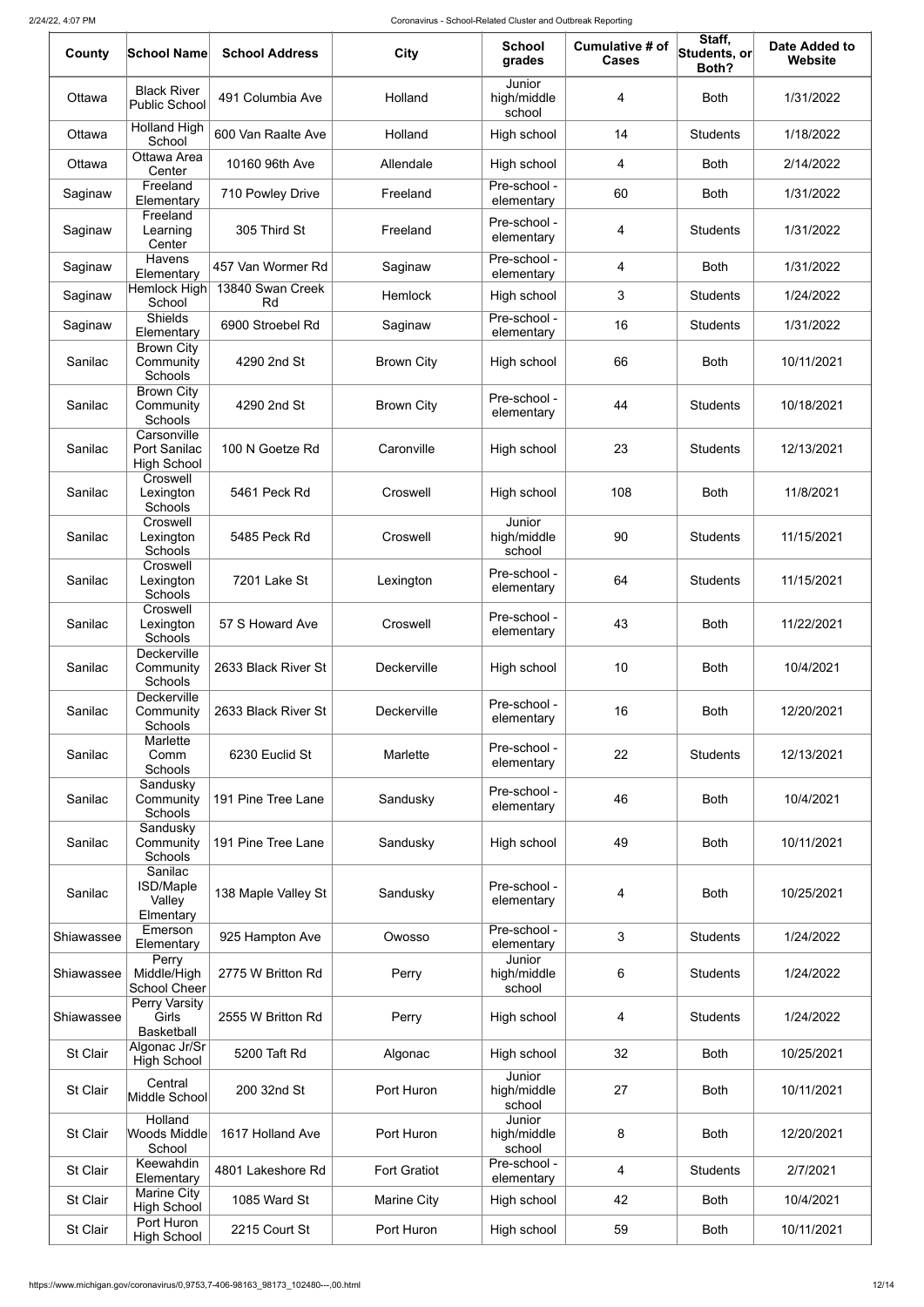| County          | <b>School Name</b>                                       | <b>School Address</b>  | <b>City</b>     | <b>School</b><br>grades         | Cumulative # of<br><b>Cases</b> | Staff,<br>Students, or<br>Both? | <b>Date Added to</b><br>Website |
|-----------------|----------------------------------------------------------|------------------------|-----------------|---------------------------------|---------------------------------|---------------------------------|---------------------------------|
| <b>St Clair</b> | Port Huron<br>Northern High<br>School                    | 1799 Kraft Rd          | Port Huron      | High school                     | 67                              | <b>Both</b>                     | 9/27/2021                       |
| <b>St Clair</b> | St Clair High<br>School                                  | 2200 Clinton Ave       | <b>St Clair</b> | High school                     | 58                              | <b>Both</b>                     | 10/18/2021                      |
| StJoseph        | Constantine<br><b>High School</b>                        | 1 Falcon Dr            | Constantine     | High school                     | 5                               | students                        | 2/7/2022                        |
| Tuscola         | Caro High<br>School                                      | 301 N Hooper St        | Caro            | High school                     | 134                             | <b>Both</b>                     | 9/27/2021                       |
| Tuscola         | Caro Middle<br>School                                    | 299 N Hooper St        | Caro            | Junior<br>high/middle<br>school | 87                              | <b>Both</b>                     | 9/27/2021                       |
| Tuscola         | Cass City<br>Elementary<br>School                        | 4805 Ale St            | Cass City       | Pre-school -<br>elementary      | 33                              | <b>Both</b>                     | 1/24/2022                       |
| Tuscola         | Cass City<br><b>High School</b>                          | 4868 N Seeger St       | Cass City       | High school                     | 87                              | <b>Both</b>                     | 10/4/2021                       |
| Tuscola         | Central<br>Elementary                                    | 220 Athletic St        | Vassar          | Pre-school -<br>elementary      | 5                               | <b>Students</b>                 | 1/31/2022                       |
| Tuscola         | Central<br>Elementary                                    | 220 Athletic St        | Vassar          | Pre-school -<br>elementary      | $\overline{2}$                  | <b>Both</b>                     | 2/14/2022                       |
| Tuscola         | Highland<br><b>Pines</b>                                 | 1381 Cleaver Rd        | Caro            | High school                     | 38                              | <b>Both</b>                     | 12/6/2021                       |
| Tuscola         | Kingston High<br>School                                  | 5790 State St          | Kingston        | High school                     | 37                              | <b>Both</b>                     | 10/11/2021                      |
| Tuscola         | <b>Kirk</b><br>Elementary                                | 8664 Dean Dr           | Millington      | Pre-school -<br>elementary      | $\overline{7}$                  | <b>Students</b>                 | 1/31/2022                       |
| Tuscola         | Mayville<br>Elementary                                   | 106 Orchard St         | Mayville        | Pre-school -<br>elementary      | 14                              | <b>Students</b>                 | 1/31/2022                       |
| Tuscola         | Mccomb<br>Elementary                                     | 303 N Hooper St        | Caro            | Pre-school -<br>elementary      | 32                              | <b>Both</b>                     | 10/18/2021                      |
| Tuscola         | Millington<br>Junior/Senior<br>High                      | 8780 Dean Drive        | Millington      | High school                     | 23                              | <b>Students</b>                 | 1/24/2022                       |
| Tuscola         | Reese<br>Elementary                                      | 9535 Center St         | Reese           | Pre-school -<br>elementary      | 5                               | <b>Both</b>                     | 1/31/2022                       |
| Tuscola         | Reese High<br>School                                     | 1696 S Van Buren<br>Rd | Reese           | High school                     | 32                              | <b>Both</b>                     | 10/4/2021                       |
| Tuscola         | <b>Schall School</b>                                     | 325 E Frank St         | Caro            | Pre-school -<br>elementary      | 35                              | <b>Both</b>                     | 10/4/2021                       |
| Tuscola         | Unionville<br>Sebewaing<br>Area<br>Middle/High<br>School | 2203 Wildner Rd        | Sebewaing       | High school                     | 32                              | <b>Students</b>                 | 1/18/2022                       |
| Tuscola         | Unionville<br>Sebewaing<br>Elementary                    | 7835 N Unionville Rd   | Unionville      | Pre-school -<br>elementary      | 8                               | <b>Both</b>                     | 1/24/2022                       |
| Tuscola         | <b>Vassar Public</b><br>Schools                          | 220 Athletic St        | Vassar          | High school                     | 77                              | <b>Both</b>                     | 9/20/2021                       |
| Washtenaw       | Childs<br>Elementary                                     | 7300 Bemis             | Ypsilanti       | Pre-school -<br>elementary      | 3                               | <b>Students</b>                 | 2/14/2022                       |
| Washtenaw       | Creekside<br>Elementary                                  | 2615 Baker Rd          | Dexter          | Pre-school -<br>elementary      | 3                               | <b>Students</b>                 | 1/31/2022                       |
| Washtenaw       | Harvest<br>Elementary                                    | 1155 Campus Pkwy       | Saline          | Pre-school -<br>elementary      | 14                              | <b>Students</b>                 | 1/24/2022                       |
| Washtenaw       | <b>High Point</b>                                        | 1735 S Wagner Rd       | Ann Arbor       | Pre-school -<br>elementary      | 7                               | <b>Both</b>                     | 2/7/2022                        |
| Washtenaw       | Manchester<br><b>High School</b>                         | 20500 Dutch Dr         | Manchester      | High school                     | 11                              | <b>Both</b>                     | 1/24/2022                       |
| Washtenaw       | Manchester<br><b>High School</b>                         | 20500 Dutch Dr         | Manchester      | High school                     | 5                               | <b>Both</b>                     | 1/31/2022                       |
| Washtenaw       | Pleasant<br>Ridge<br>Elementary                          | 229 Pleasant Ridge     | Saline          | Pre-school -<br>elementary      | 6                               | <b>Students</b>                 | 2/14/2022                       |
| Washtenaw       | Pleasant<br>Ridge<br>Elementary                          | 229 Pleasant Ridge     | Saline          | Pre-school -<br>elementary      | 4                               | <b>Students</b>                 | 2/14/2022                       |
| Washtenaw       | Riverside<br>Intermediate                                | 710 E Main             | Manchester      | Junior<br>high/middle<br>school | 9                               | <b>Both</b>                     | 1/18/2022                       |
| Washtenaw       | S Meadows<br>Elementary                                  | 335 Pierce St          | Chelsea         | Pre-school -<br>elementary      | 6                               | <b>Students</b>                 | 2/14/2022                       |
| Washtenaw       | South Arbor<br>Charter<br>Academy                        | 8200 Carpenter Rd      | Ypsilanti       | Pre-school -<br>elementary      | 15                              | <b>Both</b>                     | 1/24/2022                       |
| Washtenaw       | Spiritus<br>Sanctus<br>Academy,<br>Plymouth              | 10450 Joy Rd           | Plymouth        | Pre-school -<br>elementary      | 6                               | <b>Students</b>                 | 1/24/2022                       |